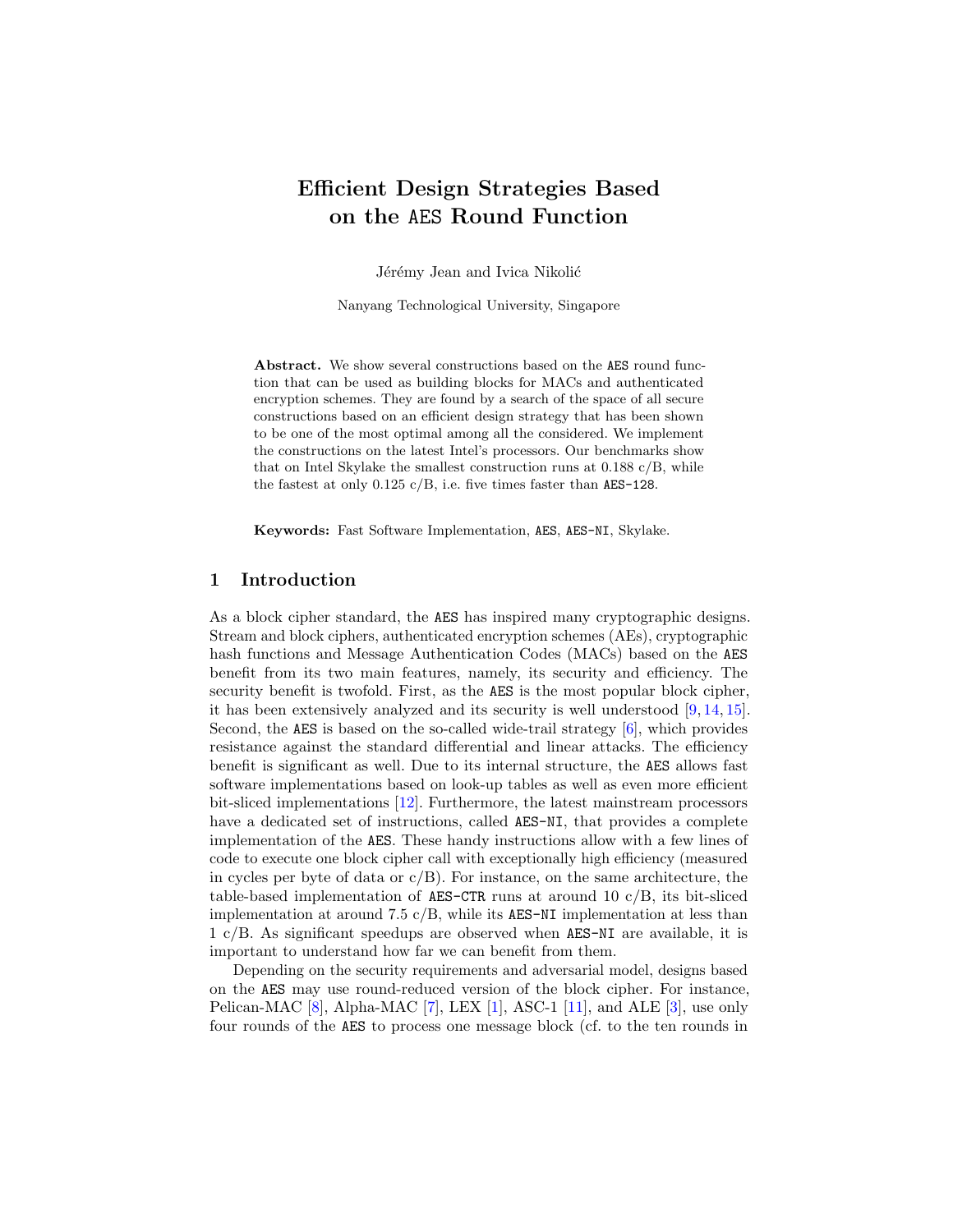the original AES-128 block cipher). Obviously, the reduction in the number of rounds has a direct impact on the efficiency and these designs run at much higher speed. The decision to reduce the number of rounds to four stems from the wide-trail strategy, since in some cases four rounds already provide sufficient level of security. Only a few designs use less than four rounds, as the security analysis becomes more intricate.

Our Contributions. We examine AES-based constructions that can be used as building blocks of secret-key primitives (e.g., MACs and authenticated encryption schemes). Our main goal is to push the limits of efficiency of constructions that can be implemented with the AES-NI, without sacrificing their security.

As reference points and benchmarks, we use the two authenticated encryption schemes AEGIS-128L and Tiaoxin-346 submitted to the CAESAR competition [\[5\]](#page-18-5). These schemes, not only rely on round-reduced AES (to process 16-byte message block, AEGIS-128L uses four rounds, while Tiaoxin-346 only three rounds of AES), but allow as well a full parallelization of the round calls. As a result, with AES-NI implementation they achieve exceptionally high efficiency and run at only 0.2-0.3 cycles per byte of message.

To understand the speed advantage of these designs, first we focus on AES-NI. We investigate the performance of the AES-NI instruction aesenc (executes one round of AES) on the latest Intel processors and deduce necessary conditions for efficient designs. Consequently, our designs have internal states composed of several 128-bit words (called blocks), while their step functions are based only on aesenc and bitwise additions (XORs). The state size, the number of aesenc calls per step, and the choice of state words to which aesenc is applied ensures that our designs will have a high efficiency.

Next, we focus on the security of the designs. The most common attacks for MACs and AE are internal collisions based on high probability differential characteristics that start and end in zero state differences (but some intermediate states contain differences, introduced through the messages). The inability of the adversary to efficiently built such collisions is the single security criteria required from our designs.

We consider two strategies that may lead to efficient and secure constructions. In the first, the AES rounds are applied to the words of the state in a way such that several steps of the construction mimic a few keyless **AES** rounds<sup>[1](#page-1-0)</sup>. Due to the wide-trail approach, this strategy provides easier security proofs. However, we show that regardless of the step function chosen, such strategy has only limited efficiency potential. For instance, strategy based on 4-round AES can never run faster than 0.25 cycles per byte.

To achieve higher speed, we thus consider a second strategy, where message and state words can be XOR-ed between the AES calls. The wide-trail approach cannot longer be used (as each application is one-round AES), hence the security proof for the constructions becomes much harder. To solve it, for each candidate construction we transform the collision problem into a MILP problem, and find

<span id="page-1-0"></span> $1$  This approach was chosen in Tiaoxin-346, where 2-round AES is used.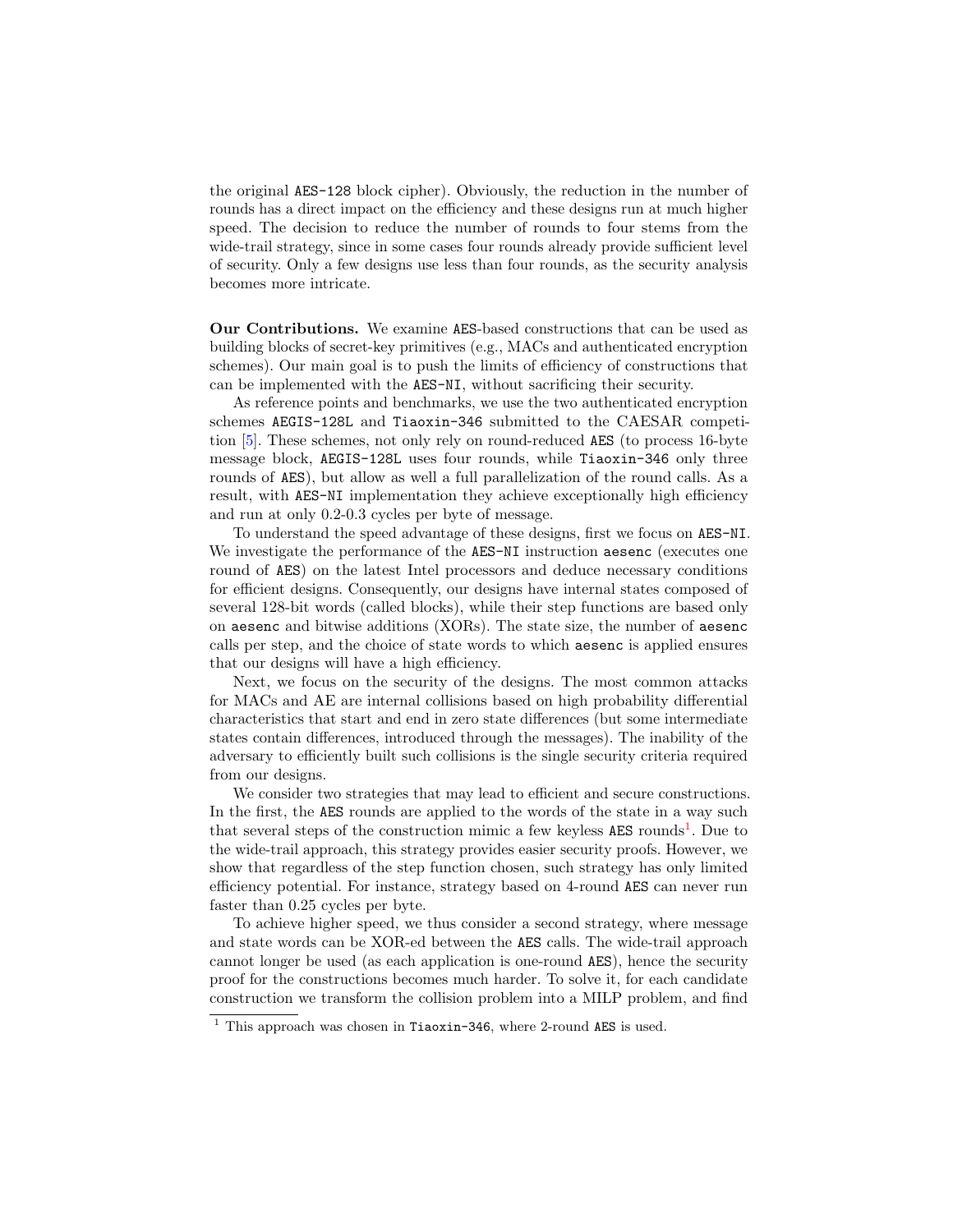the optimal solution which corresponds to the characteristic with the highest probability. The cases where such probability is too low correspond to secure constructions.

We search for suitable designs based on the second strategy by gradually increasing the state size and decreasing the number of AES rounds per step. In some cases, several constructions have the same efficiency but provide different security margin. We implement each construction on the latest Intel processors and check if the theoretical and actual cycle per byte count match. We list 7 secure constructions that provide a good tradeoff between state size and efficiency. The smallest has 6 words, and runs at  $0.22 \text{ c}/\text{B}$  on Haswell, and  $0.188 \text{ c}/\text{B}$  on Skylake. The most efficient has 12 words, and runs at 0.136 c/B on Haswell, and 0.125 c/B on Skylake. This construction uses only 2 AES rounds per one block of message, and thus it is five times faster than the AES.

### 2 Designs Based on the AES Round Function

### 2.1 The AES Round Function and the Instruction Set AES-NI

AES is the current block cipher standard and a well-studied cryptographic construction. As such, parts of AES are used in many crypto designs. The usage ranges from the utilization of the AES S-box in some hash functions, to application of the AES round function in stream ciphers, and employment of the whole AES in particular authenticated encryption schemes. The AES contains three different block ciphers, which only differs by their key sizes: in the remaining of this paper, we simply write AES to refer to the 128-bit key version AES-128.

From a software perspective, it may seem that partitioning of the AES can go up to the four basic round function operations: SubBytes, ShiftRows, MixColumns, and AddRoundKey. However, actual fast implementations of AES rely on the so-called AES-NI: a special set of instructions available on the latest processors, dedicated to efficiently executing *rounds of AES*.<sup>[2](#page-2-0)</sup> As efficiency is our primary goal, we further focus on designs based on the instruction set of AES-NI. More precisely, we use only the processor instruction aesenc, which performs one regular (not the last) round of AES on an input state  $S$  with a subkey  $K$ :

 $\mathsf{aesenc}(S, K) = \mathsf{MixColumns}(\mathsf{ShiftRows}(\mathsf{SubBytes}(S))) \oplus K.$ 

Let us recall the two notions related to the performance of a processor instruction, namely, the latency and the reciprocal throughput of an instruction. Informally, latency is defined as the number of clock cycles required to execute an instruction, whereas the reciprocal throughput (further called throughput) as the number of clock cycles required to wait before executing the same instruction. In

<span id="page-2-0"></span> $2$  In addition to the encryption and decryption rounds, AES-NI includes as well instructions that perform subkey generation and inverse MixColumns. Note that the four individual round operations can be realized as a composition of different instructions from AES-NI. However, such composition would have greatly reduced efficiency in comparison to the round calls.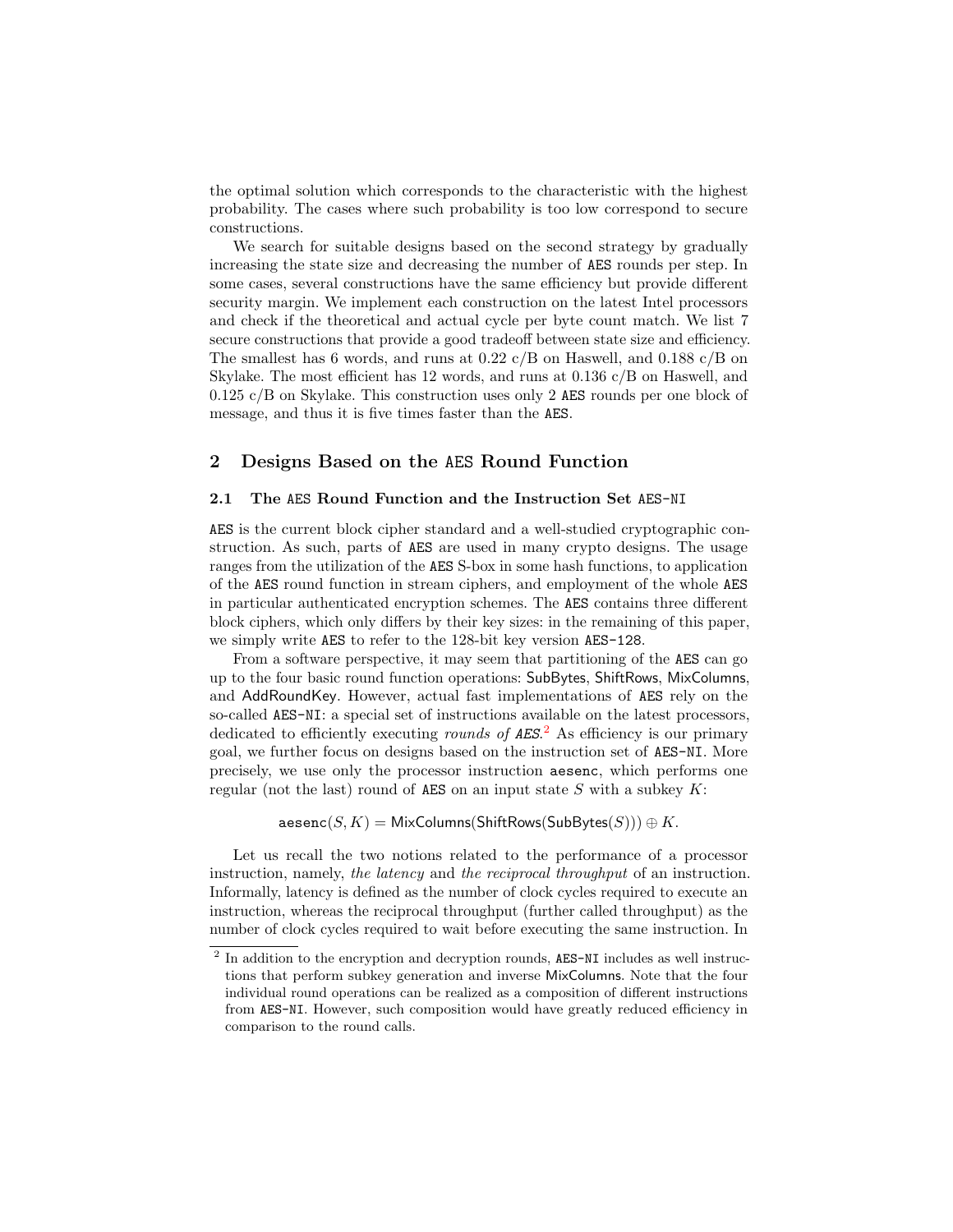Table [1](#page-3-0) are given the performances of aesenc on the five latest Intel's processors. For instance, on Intel's Ivy Bridge family of processors aesenc has a latency of 8 and a throughput of 1. This means that aesenc needs 8 cycles to execute one AES round, and it can be called consecutively after 1 cycle.

| Processor        | Latency | Throughput |  |  |  |  |
|------------------|---------|------------|--|--|--|--|
| Sandy Bridge     | 8       |            |  |  |  |  |
| Ivy Bridge       | 8       |            |  |  |  |  |
| Haswell          |         |            |  |  |  |  |
| <b>Broadwell</b> |         |            |  |  |  |  |
| Skylake          |         |            |  |  |  |  |

<span id="page-3-0"></span>Table 1: The latency and throughput of aesenc on the latest Intel's processors.

Our design strategies target the five latest Intel's processors: Sandy and Ivy Bridge (collectively referred to as \*bridge), Haswell and Broadwell (referred to as \*well), and Skylake.

### 2.2 Efficiency

Our goal is to devise a strategy that results in designs based on aesenc that have a superior efficiency over the AES. Improvements in efficiency can come from two concrete approaches: reduction of the number of rounds per message block, and, parallelization of the aesenc calls. Let us take a closer look at the two approaches.

Reducing the Number of Rounds. The AES has 10 rounds<sup>[3](#page-3-1)</sup>, i.e. it uses 10 aesenc calls<sup>[4](#page-3-2)</sup> to process a 16-byte message. Removing several rounds from the AES leads to a block cipher susceptible to practical attacks. This, however, does not imply that any design (not only a block cipher) should necessary use around 10 aesenc calls. In fact, a common approach based on the AES, is to design cryptographic primitives that use only four AES rounds to process 16-byte data.

The goal of our design is to use a minimal number of calls to aesenc. For this purpose, we define a metric, called a rate of design:

<span id="page-3-3"></span>**Definition 1 (Rate).** The rate  $\rho$  of a design is the number of AES rounds (calls to aesenc) used to process a 16-byte message.

<span id="page-3-1"></span><sup>3</sup> Here, we simply use AES to refer to the AES-128.

<span id="page-3-2"></span><sup>4</sup> The last round in AES is different and it is executed with a call to the AES-NI instruction aesenclast, which has similar performance to aesenc.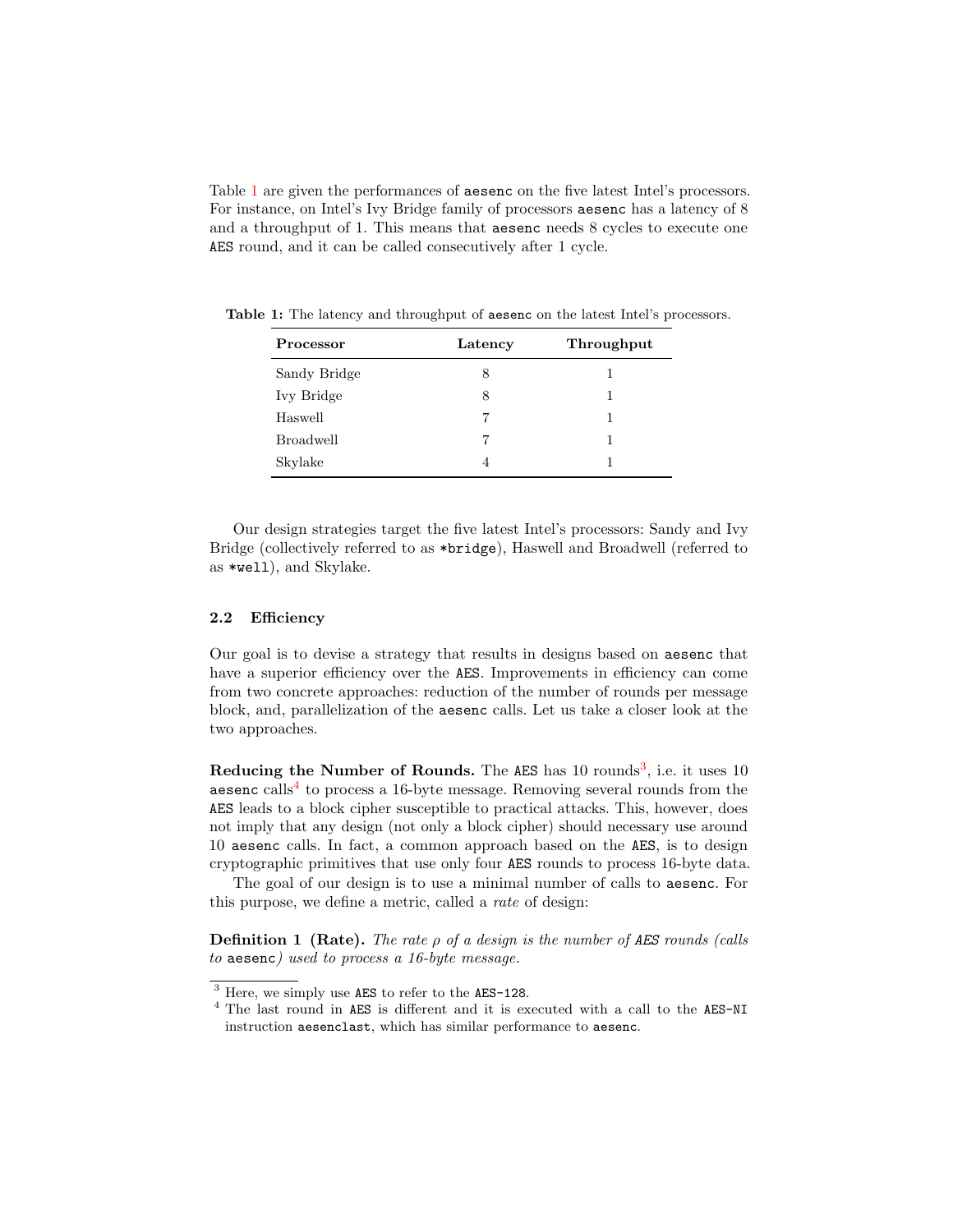For instance, AES-128 has a rate of 10, AES-256 has a rate of 14, AEGIS-128L has a rate of 4, and **Tiaoxin-346** a rate of 3. Obviously, a smaller rate may lead to more efficient designs.<sup>[5](#page-4-0)</sup>

Parallelizing the Round Calls. A large improvement in efficiency may come by switching from serial<sup>[6](#page-4-1)</sup> to parallel calls to aesenc.

A design is based on serial calls to aesenc (or to any other instruction of that matter), if the following aesenc is called only after the previous aesenc has finished. In such designs, the latency and the number of calls to aesenc give an immediate bound on the required number of cycles. An example of a serial construction is the cipher block chaining (CBC) mode because it requires the output of processing the previous message block in order to process the next message block.[7](#page-4-2) As AES-128 has 10 rounds, on Haswell (where aesenc has a latency of 7), the AES-CBC requires  $10 \cdot 7 = 70$  cycles to process 16-byte plaintext (see Figure [1\)](#page-4-3): the first round (the first call to aesenc) starts at cycle 0 and completes at 7, the second starts at 7 and completes at  $14, \ldots$ , the 10th starts at 63 and completes at 70. As a result, the construction runs at  $70/16 = 4.375$ cycles/byte (or c/B for short).



<span id="page-4-3"></span>Fig. 1: Serial design: AES-CBC on Intel's Haswell with aesenc latency of 7 cycles. Only one message block is processed at once.

Designs with parallel calls to aesenc can be far more efficient, as the instructions are executed simultaneously, i.e. the following aesenc can be called while one or more of the previous aesenc are still executing. The cycle count now depends not only on the number of rounds and the latency, but also on the throughput and the maximal number of independent instances of aesenc supported by the design. A textbook example of parallelizable construction is the counter  $(CTR)$  mode.<sup>[8](#page-4-4)</sup> On Haswell it is possible to process 7 message blocks in parallel (see Figure [2\)](#page-5-0): at cycle 0, aesenc is called and it will perform the first AES round for the first message block (and return the result at cycle 7); at cycle 1, aesenc for the first AES round of the second message block is called, etc, at cycle 6 the aesenc for the first round of the seventh message block is called. Then, aesenc that perform the second rounds for all the seven message blocks are called at cycles 7-13. By repeating this procedure, it is possible to perform all ten AES rounds for all 7 message blocks – the last rounds are executed

<span id="page-4-4"></span><sup>8</sup> Recall that the AES-CTR is defined as  $C_i = \text{AES}_K(N||i) \oplus M_i$ , where N is a nonce.

<span id="page-4-0"></span><sup>&</sup>lt;sup>5</sup> A smaller rate is not a sufficient condition of efficiency as parallelizing aesenc calls plays an important role as well (see the next paragraph).

<span id="page-4-1"></span><sup>6</sup> Bogdanov et al. [\[2\]](#page-18-6) have analyzed the speed improvements of serial modes when processing multiple messages in parallel.

<span id="page-4-2"></span><sup>&</sup>lt;sup>7</sup> Recall that the **AES-CBC** is defined as  $C_{i+1} = \texttt{AES}_K(C_i \oplus M_{i+1}).$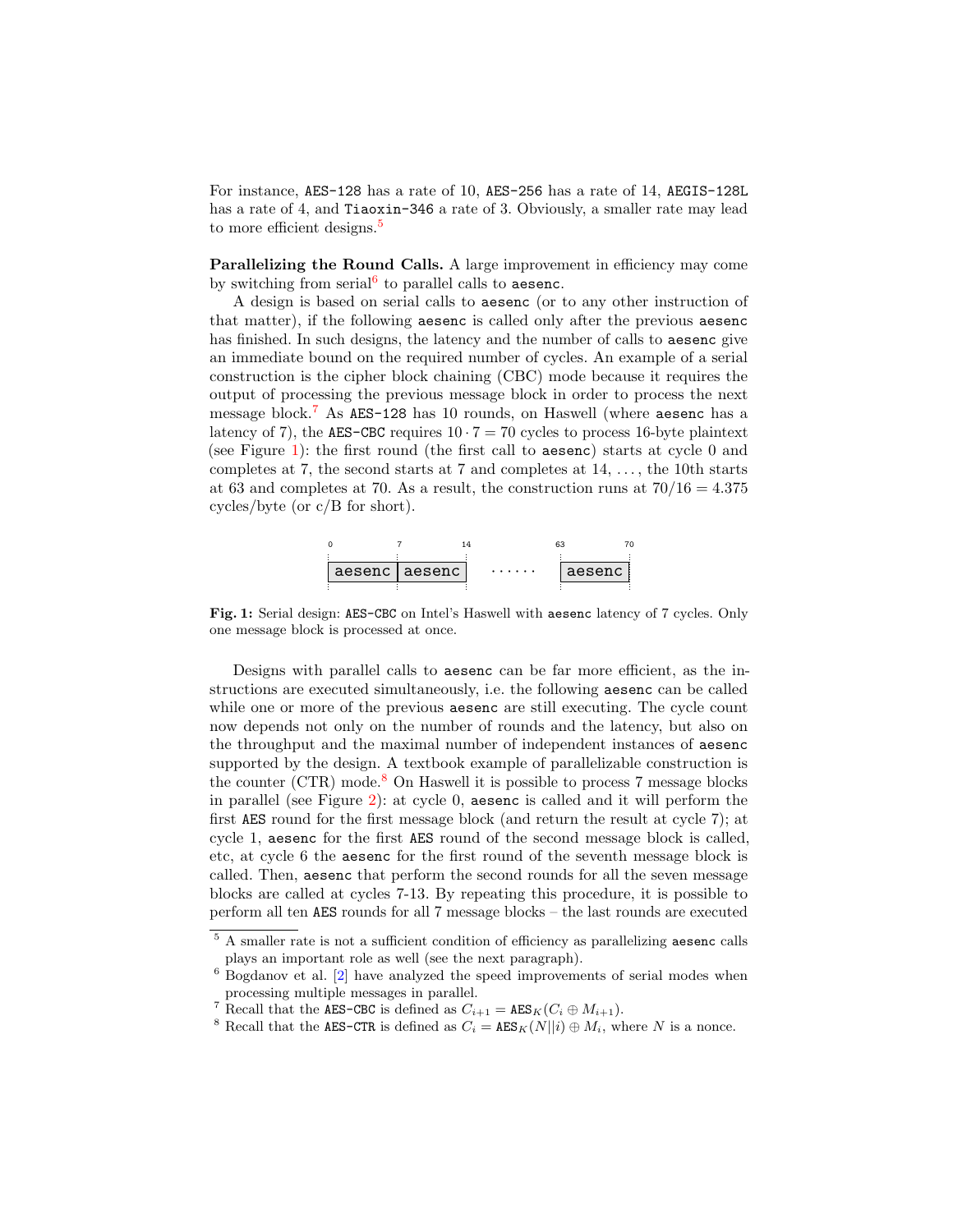<span id="page-5-0"></span>

| Ω |                                      |        | 10<br>a | 14<br>15                             | 16<br>17<br>18 | 19 | 20<br>63 | 64<br>65 | 66     | 68<br>67         | 69 | 70 |  |  | 75. | - 76 |
|---|--------------------------------------|--------|---------|--------------------------------------|----------------|----|----------|----------|--------|------------------|----|----|--|--|-----|------|
|   | aesenc                               |        | aesenc  |                                      | $\cdots$       |    |          |          |        | aesenc           |    |    |  |  |     |      |
|   | aesenc                               |        | aesenc  |                                      |                |    |          |          |        | aesenc           |    |    |  |  |     |      |
|   | aesenc                               | aesenc |         |                                      |                |    |          | aesenc   |        |                  |    |    |  |  |     |      |
|   | aesenc<br>aesenc<br>aesenc<br>aesenc |        |         | aesenc<br>aesenc<br>aesenc<br>aesenc |                |    | $\cdots$ |          |        | aesenc<br>aesenc |    |    |  |  |     |      |
|   |                                      |        |         |                                      |                |    |          |          |        |                  |    |    |  |  |     |      |
|   |                                      |        |         |                                      |                |    |          |          |        | aesenc           |    |    |  |  |     |      |
|   |                                      |        |         |                                      |                |    |          |          | aesenc |                  |    |    |  |  |     |      |
|   | Throughput                           |        | Latency |                                      |                |    |          |          |        |                  |    |    |  |  |     |      |

Fig. 2: Parallel design: AES-CTR on Intel's Haswell with aesenc latency of 7 cycles. It allows 7 message blocks to be processed in parallel. The aesenc is called every cycle.

at cycles 63-69, and the ciphertexts are produced at cycles 70-76. Hence only 76 cycles, which can be brought down to 70 if longer messages are considered, are required to process 7 message blocks, or on average only 10 cycles per one message block (cf. to 70 cycles for processing a message block in the serial CBC mode). Therefore, the CTR mode runs at  $10/16 = 0.625 \text{ c/B}$ , or precisely 7 times faster than the CBC mode.

The State Size and the Number of aesenc Calls per Step. The parallel calls to aesenc can be achieved only if the state size is sufficiently large. We have seen that CBC mode requires a state composed of only one 16-byte word, but provides no parallelization. On the other hand, if supplied with a state of seven words, the CTR mode can run seven instances in parallel. As we strive for designs with high efficiency and thus support for parallel calls to aesenc, they will have larger states. In general, if the design makes  $c$  calls to aesenc per step, then the state has to have at least  $c$  128-bit words: only in this case we can have fully parallelizable aesenc calls.

The optimal number of aesenc calls per step depends on the latency to throughput ratio. The most efficient designs use around latency/throughput independent calls to aesenc per one step. Let us understand this fact on the example of a hypothetical design that has four aesenc calls per step to process 16-byte message (has a rate of  $4/1 = 4$ ) and is implemented on Haswell, which in turn has a ratio of  $7/1 = 7$ . The four aesenc calls of the first step are called at cycles 0, 1, 2, and 3 (at every cycle because the throughput is 1), but the results of these calls are obtained only at cycles 7, 8, 9, 10 (because the latency is 7). As a result, at cycles 4, 5, and 6, no aesenc calls are made,  $9$  and we say that the aesenc port $10$  has not been saturated, i.e. there have been empty cycles. Due to the empty cycles, even though the rate is 4, one needs 7 cycles on Haswell to process the message block, thus the speed is  $7/16 = 0.4375$  c/B. The cycle count changes when the same design is implemented on Skylake (with ratio  $4/1 = 4$ ).

<span id="page-5-1"></span><sup>&</sup>lt;sup>9</sup> Assuming that all the calls to aesenc of the next round depend on some of the outputs of the previous four aesenc calls.

<span id="page-5-2"></span><sup>&</sup>lt;sup>10</sup> The part of the processor that executes aesenc.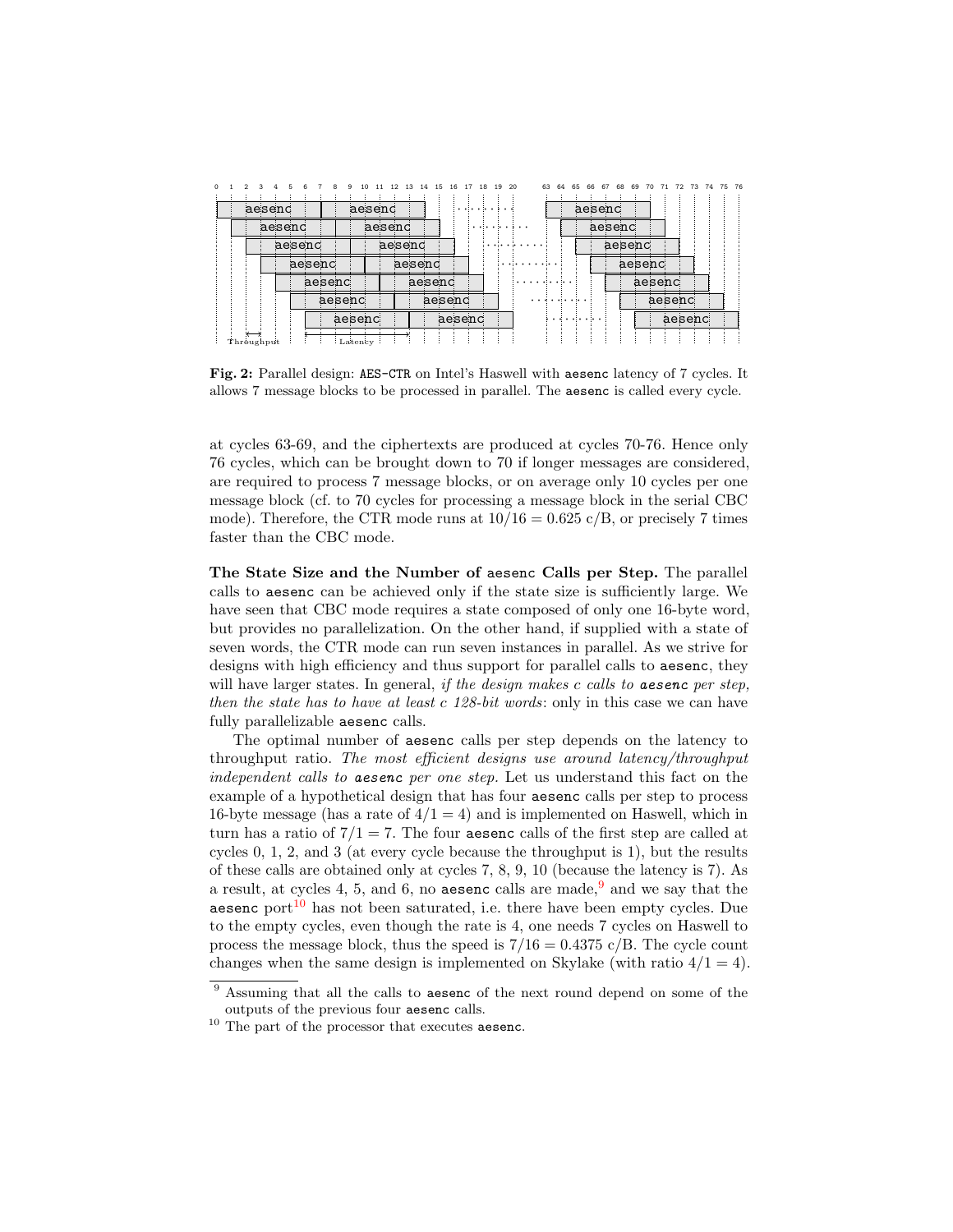On this processor, the aesenc port is fully saturated, and on average it requires only 4 cycles per 16-byte message,  $11$  which means that this design would run at  $4/16 = 0.25$  c/B.

A construction with rate  $\rho$  can run at most at 0.0625 $\rho$  c/B because, by definition, it needs  $\rho$  aesenc calls (in total at least  $\rho$  cycles) to process 16-byte message, hence the maximal speed is  $\frac{\rho}{16} = 0.0625\rho \text{ c}/\text{B}$ . On the other hand, if the number of aesenc calls per step is smaller than the latency to throughput ratio, then, for the aforementioned reasons, the aesenc port may not be saturated, and the speed may drop to  $0.0625 \frac{latency}{throughput}$  c/B. In the sequel, we take this number as our expected speed. The actual speed, however, may differ. It could be lower, if the aesenc between different steps are dependent, i.e. if the inputs to the aesenc of the next step depend on the outputs of the aesenc of the previous step. On the other hand, the actual speed could be higher than the expected, if more than  $\frac{latency}{throughput}$  aesenc could run at the same time – this happens, when some of the aesenc calls of the next step can start before finishing most of the aesenc of the previous step.

Summary. Let us summarize the facts of this subsection as they provide hints to achieve high efficiency, i.e. low c/B measurement:

- $-$  lower rate (#aesenc per message block) leads to more efficient designs,
- all aesenc calls per step are independent and thus run in parallel,
- the state is at least as large as the number of aesenc calls per step,
- the  $\#$ **aesenc** calls per step is close to the latency/throughput ratio.

### 2.3 Security Notions

We suggest design strategies to construct building blocks for symmetric-key primitives, and thus we adapt the security requirements accordingly. Our constructions proposed further, for instance, could be used to build a MAC algorithm, where an initialization phase first randomizes a 128-bit key and IV-dependent internal state to produce a 128-bit tag by injecting message blocks. In such a case, classical security requirements impose that no key-recovery or forgery succeeds in less than  $2^{128}$  operations. If an authenticated encryption scheme uses our building block with a 128-bit key to produce a 128-bit tag, then as well, less than  $2^{128}$ computations must not break the scheme.

Analyzing the resistance of a design against all possible attacks is infeasible without giving the full specification.<sup>[12](#page-6-1)</sup> To capture this, we reduce the security claim of our constructions to the problem of finding internal collisions. Nonetheless, we emphasize that this is only one of the requirements of a cryptographic primitive, thus the resistance against the remaining attacks should be checked after completing the whole design.

<span id="page-6-0"></span> $11$  If the aesenc are sufficiently independent between steps.

<span id="page-6-1"></span><sup>&</sup>lt;sup>12</sup> For instance, the initialization and finalization stages of the constructed stream cipher or authenticated encryption scheme.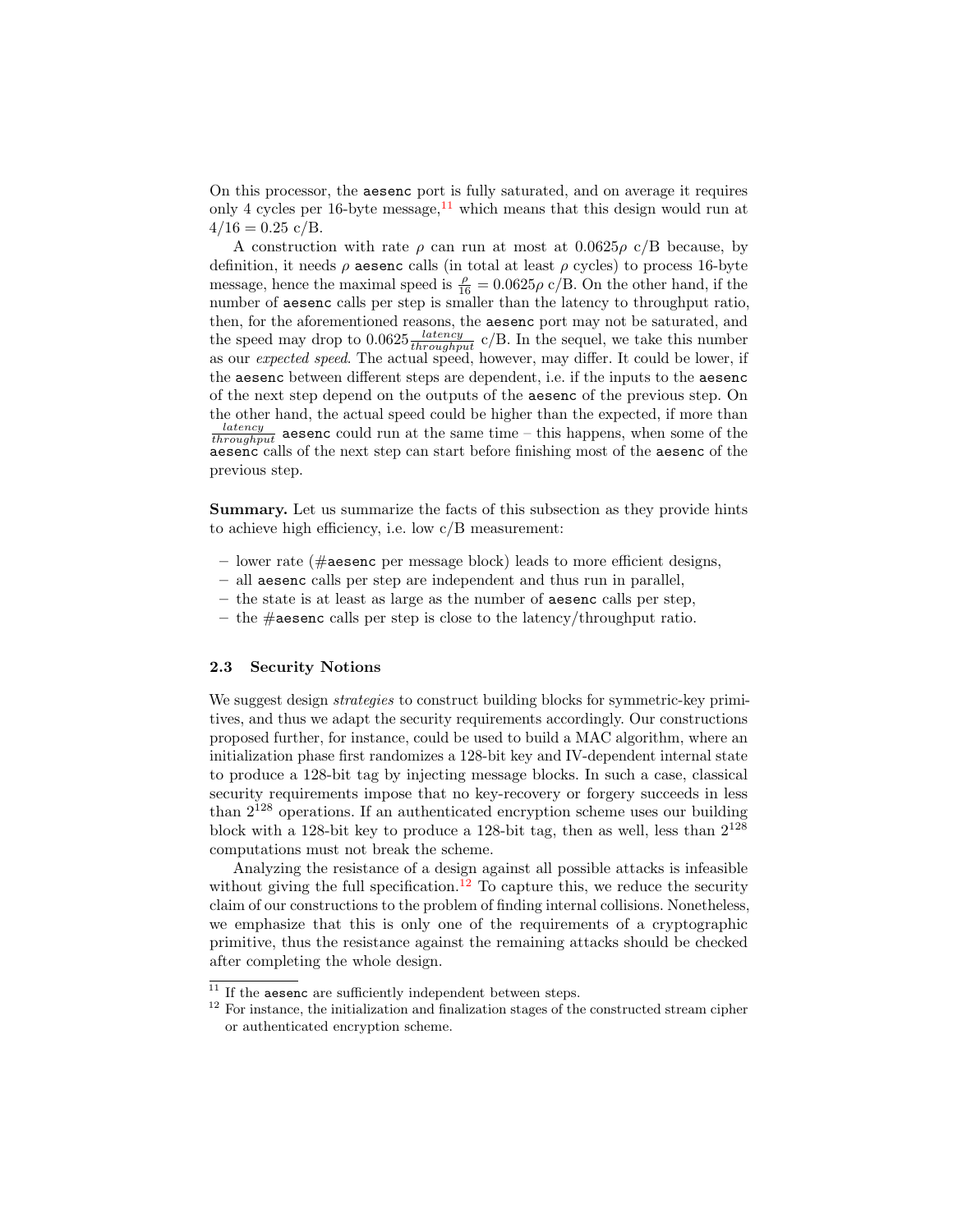The reason we use state collisions as our unique security requirement is twofold. First, we cannot fathom how designers will use our building blocks, and this notion applies directly to many different schemes, like hash functions or MAC and AE where a state collision would yield forgery. Therefore, by focusing only on this notion, we maximize the security of future designs based on these building blocks. Second, the inherent algorithmic problem is well-studied and understood: it consists in finding special types of differential characteristics that start and end in zero difference. Finally, we can also argue how significant this requirement is by recalling that several primitives have been broken due to susceptibility to attacks based on state collisions (see for instance [\[13,](#page-19-5) [20\]](#page-19-6)).

To find a state collision means to identify two different sequences of messages such that, from the same initial state value, the same output state value is reached in the scheme after injecting the different message sequences. Consequently, we can describe this problem as finding a high-probability differential characteristic from the all-zero state difference to the same all-zero state difference, where the differences come from the message bytes. By high-probability, we mean higher than 2<sup>−</sup><sup>128</sup> since we focus on the AES, which relies on a 128-bit internal state.

To elaborate on the security reduction to state collisions, we briefly recall the wide-trail strategy adopted in the design of the AES [\[6\]](#page-18-0). This technique has been introduced to make the AES resistant to classical differential cryptanalysis in the single-key setting. In particular, the AES ensures a (tight) lower bound of the number of active S-boxes for any number of rounds in this model (see Table [2\)](#page-7-0). In detail, the AES uses an Substitution-Permutation Network (SPN) including an MDS code to provably bound the diffusion, measured in terms of number of active S-boxes. Additionally, the S-box S from the substitution layer has been constructed to have a differential probability upper bounded by  $2^{-6}$ , which means that any differential equation  $S(x) \oplus S(x \oplus \delta_1) = \delta_2$  over  $GF(2^8)$ , for nonzero  $\delta_1$  and  $\delta_2$ , has at most four solutions.

<span id="page-7-0"></span>Table 2: Minimum number of active S-boxes in the AES in the single-key model.

| Rounds                |  | 2 3 4 5 6 7 8         |  |  | - 9 |      |
|-----------------------|--|-----------------------|--|--|-----|------|
| <b>Active S-boxes</b> |  | 5 9 25 26 30 34 50 51 |  |  |     | - 55 |

Therefore, to construct secure designs based on the AES round function when no differences are introduced in the subkeys, it is sufficient to ensure that a difference enters four rounds of AES. Indeed, four rounds necessarily have at least 25 active S-boxes, which directly yield an upper bound on any differential characteristic probability:  $2^{-6.25} = 2^{-150} \ll 2^{-128}$ . This 4-round barrier explains why many previous designs chose to exploit this provable bound and gain in efficiency in comparison to the ten rounds used in the actual AES-128 block cipher.

In our case, we are interested in designs which achieve higher performances and do not necessarily rely on four rounds of AES. Consequently, the differential characteristic mentioned before that starts and ends in no-difference states must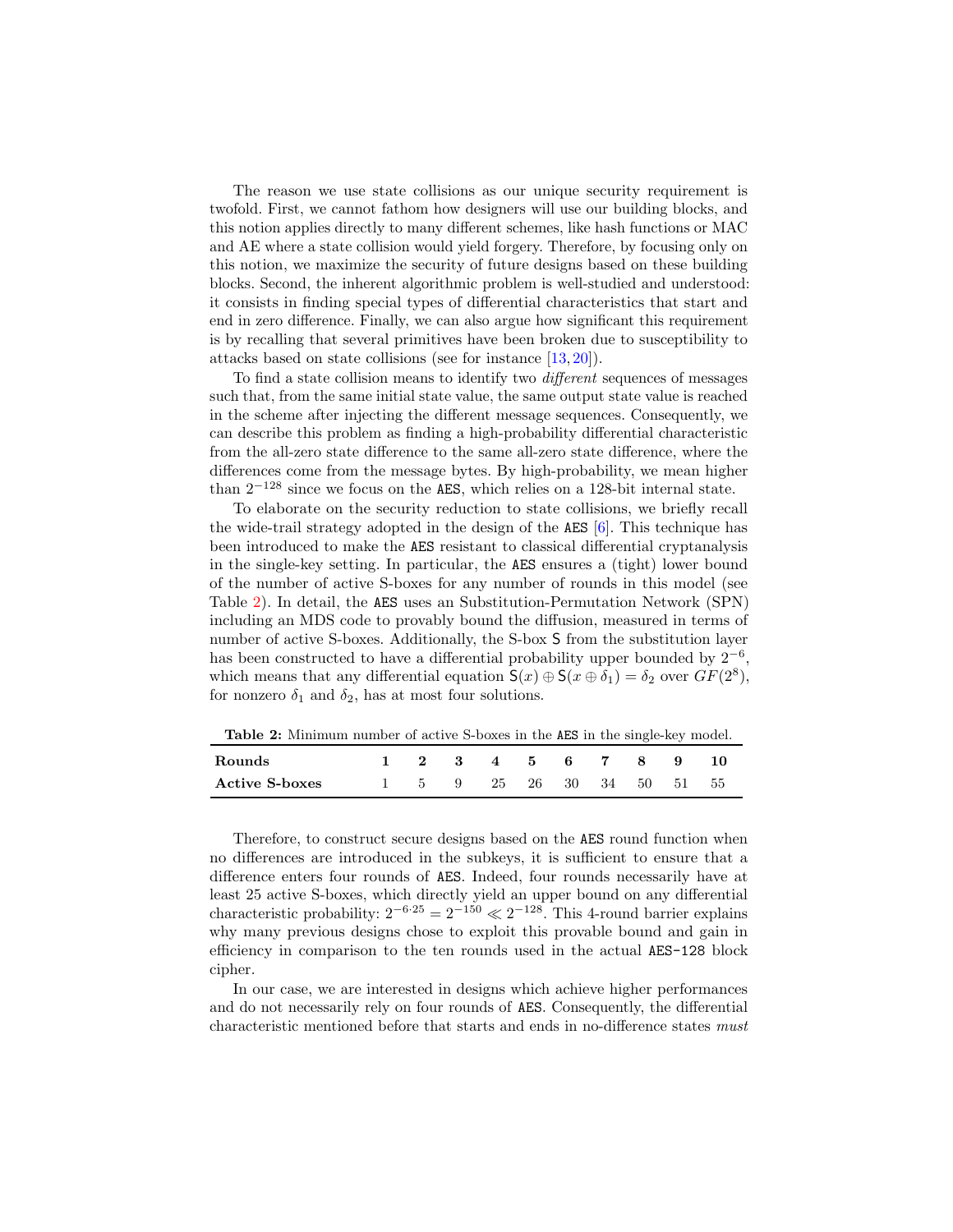activate at least 22 S-boxes, so its probability would be at most  $2^{-6.22} = 2^{-132}$  <  $2^{-128}$ . Hence, in the sequel the security goals imposed on our designs are such that their best differential characteristic has at least 22 active S-boxes.

### 2.4 General Structure and Definitions

We define here the classes of AES-based designs that we study in the remaining of the paper. For all the aforementioned reasons, we focus on only two operations on 128-bit values: the AES round function denoted by  $A$  and performed by the aesenc instruction, and the XOR operation denoted by ⊕.

More precisely, we study in Section [3](#page-9-0) the class  $\mathcal{A}_{\oplus}^{r}$  where the allowed operations on a state of s words belong to  $\{A^r, \oplus\}$ . The notation  $A^r$  refers to r cascaded iterations of the permutation  $A$ . Next, in Section  $4$ , we move on to the more general class  $\mathcal{A}_{\oplus}^1$  (simply denoted  $\mathcal{A}_{\oplus}$ ), where the AES round function is not necessarily cascaded. The general structure of the elements of  $\mathcal{A}_{\oplus}$  are depicted on Figure [3,](#page-8-0) where we represent by dashed lines the optional components. We define an iteration of such designs as a *step* to avoid confusion with the round function A of the AES.

<span id="page-8-0"></span>

Fig. 3: One step of the general structure of the designs investigated in this paper. Dashed components mean they can be present or absent from the design.

We emphasize that all the designs belonging to these classes implement shifts of the state words to make the various applications of A to be independent. Consequently, each updated word  $X_t^{i+1}$ , for  $0 \le t < s$ , necessarily depends on Consequently, each updated word  $X_t$ , for  $0 \le t < s$ , hecessarily depends on  $X_{t-1 \pmod{s}}^i$ , and optionally on  $X_t^i$ . The main rationale behind this stems from the objective to reach high efficiency: should the diffusion be higher, for instance where a single output of A would be XORed to every output words, the processor would have to wait until all the output words have their final value. In our case, the shifts allow to optimize the usage of the processor cycles: starting evaluating the design from right to left, the first call to  $A$  is likely to be finished evaluating when we start processing the left-most state word. Hence, the iteration  $i + 1$  can start without waiting for the end of iteration i.

However, this optimized scheduling of instructions comes at the expense of the diffusion: from a single bit difference in the input state, reaching a full diffusion might take several steps. As a complete opposite, reaching full diffusion in a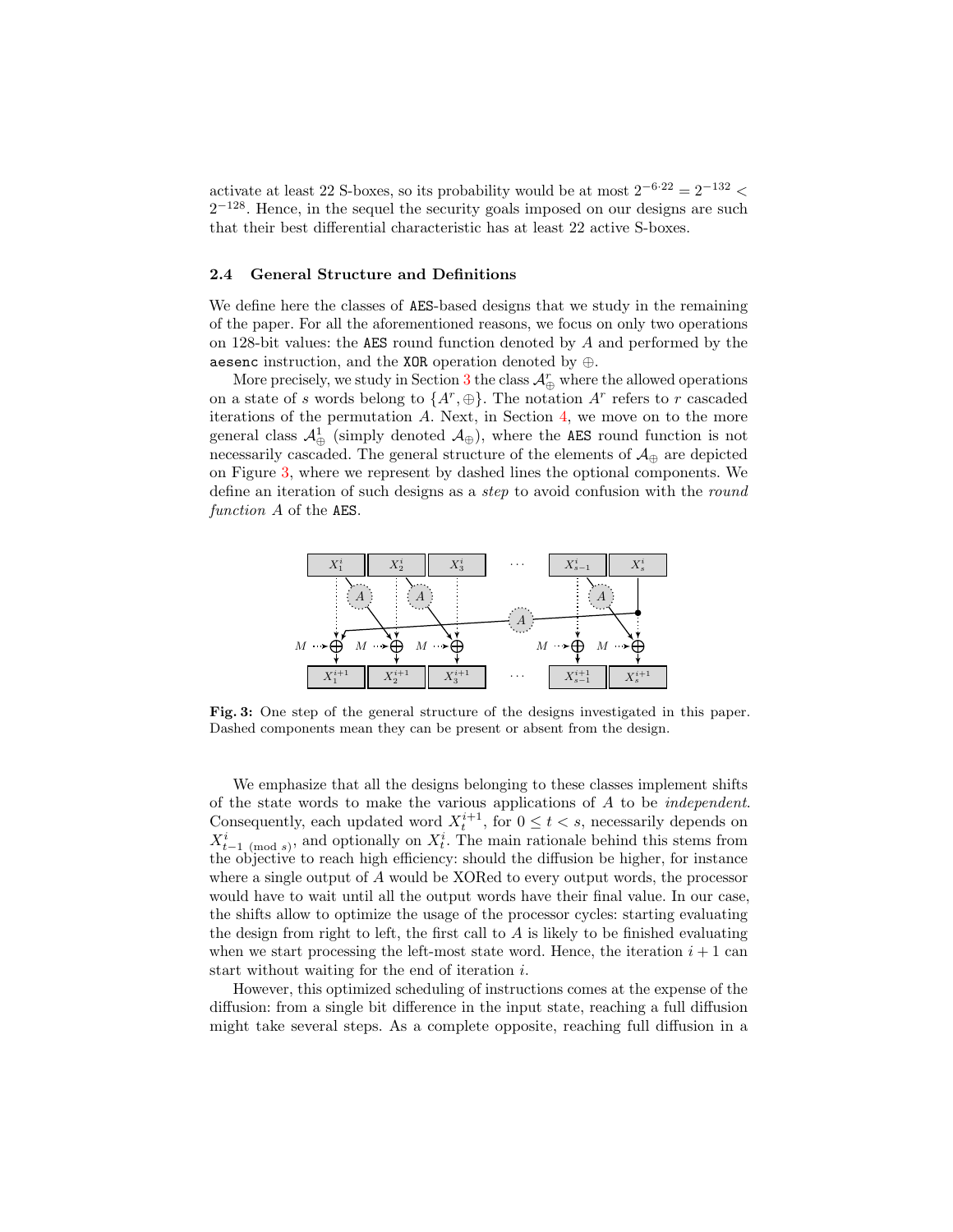single step would mean XORing the output of a single  $A$  to all the output state words, and would waste many cycles. While this seems to suggest an interesting tradeoff, we nevertheless show in the sequel that there do exist designs in the class  $\mathcal{A}_{\oplus}$  which, at the same time, achieve optimally high efficiency and meet our security requirements.

In terms of implementation, as mentioned before, the aesenc operations ends with the XOR of a round subkey and as a result, the implementations may benefit from this free operation. Namely, if we should XOR the message block M after the aesenc, we could just use the instruction aesenc( $\bullet$ , M). Otherwise, we might just use  $\text{aesenc}(\bullet, 0)$ .

Notations. We use the following notations to describe the designs. We introduce the parameters s that represents the number of 128-bit state words, a the number of AES rounds in a single step, and  $m$  the number of 128-bit message blocks processed per step. Additionally, we denote by  $\rho$  the rate of the design following Definition [1,](#page-3-3) that is  $\rho = a/m$ .

# <span id="page-9-0"></span>3 The Class  $\mathcal{A}_{\oplus}^{r}$  and Rate Bounds

The class  $\mathcal{A}_{\oplus}^r$ , where  $r > 1$ , consists of designs that are based on r cascaded applications of the AES round function. This guarantees that state words will go through r rounds of AES, without other state or message words being added to them. Example of an actual construction from  $\mathcal{A}^2_{\oplus}$  is given in Figure [4.](#page-9-1) This

<span id="page-9-1"></span>

**Fig. 4:** A design from  $\mathcal{A}^2_{\oplus}$ .

design is based on 2-round AES as both of the words  $X_2^i$  and  $X_5^i$  will go through two AES rounds before any other state or message word is XORed to them.

Designs from  $\mathcal{A}_{\oplus}^{r}$  are easier to analyze as they resemble  $r$  rounds of the AES. As a result, their main advantage lies in the possibility to use the wide-trail strategy of the AES which dictates that the minimal number of active S-boxes of 2, 3, and 4 rounds of AES is 5, 9, and 25 active S-boxes, respectively (see Table [2\)](#page-7-0). For example, to prove that a particular  $\mathcal{A}^3_{\oplus}$  design is secure by our definition, we have to show that in any differential characteristic that starts and ends in a zero difference, a state difference must go at least three times through the cascaded three rounds of AES. Such design would be secure, because the number of active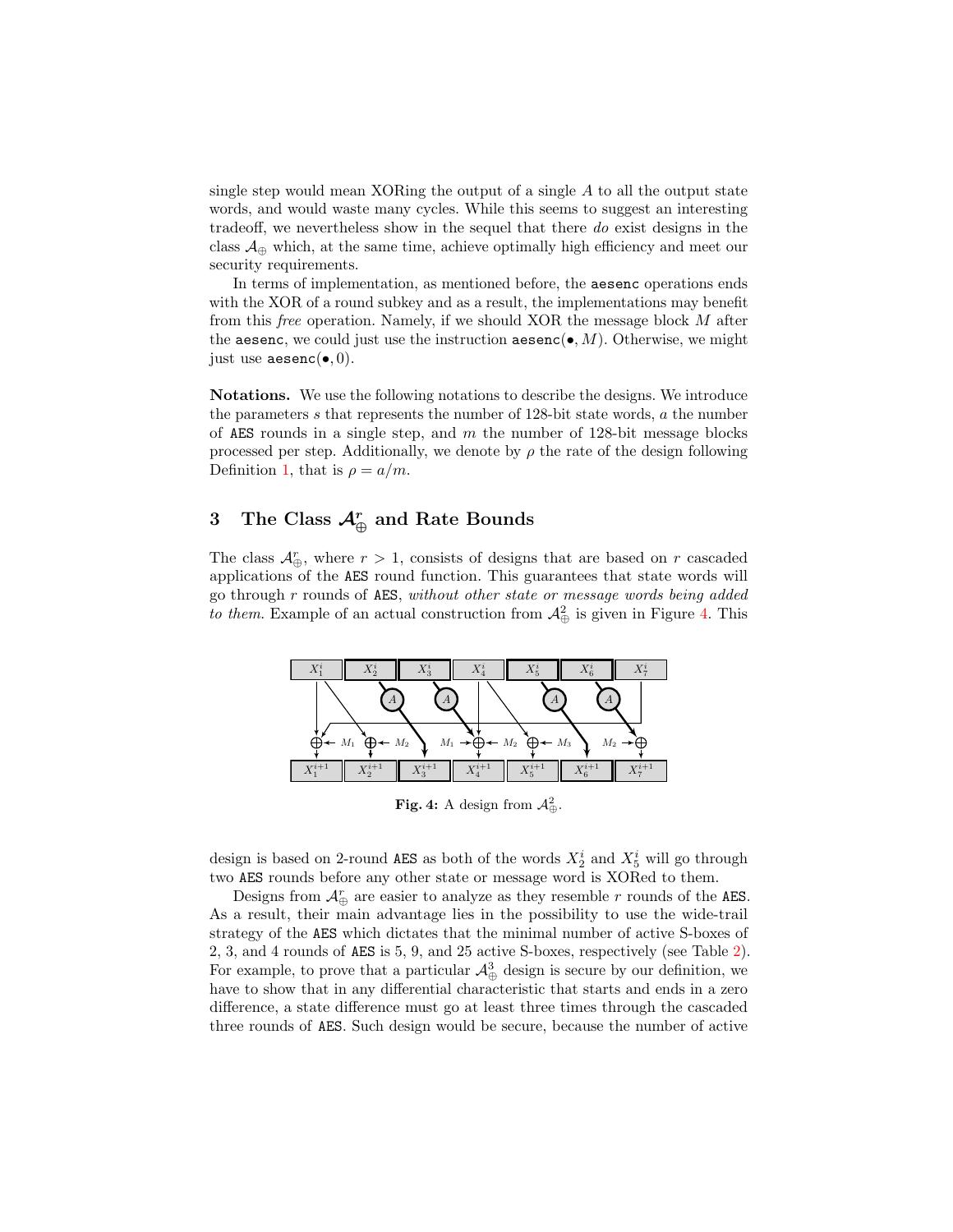S-boxes for any characteristic would be at least  $3 \cdot 9 = 27 \geq 22$ . For the class  $\mathcal{A}^2_{\oplus}$  (resp.  $A^4_{\oplus}$ ), the similar requirement is to activate five times (resp. once), the cascaded 2-round (resp. 4-round) AES.

The efficiencies of these designs, however, are limited. Further, we show that their rates cannot be arbitrary low, but are in fact bounded by  $r$ .

**Theorem 1.** The rate  $\rho$  of a design based on  $\mathcal{A}_{\oplus}^{r}$  cannot be less than r, i.e.

 $\rho(\mathcal{A}_{\oplus}^r) \geq r.$ 

*Proof.* Any design from  $\mathcal{A}_{\oplus}^{r}$  can be divided into several parts. Each *r*-step cascaded aesenc with the corresponding state words composes a so-called nonlinear part. Consecutive XORs of the message and the state words (with no aesenc in between) also compose a part, called a linear part. Note, there can be several nonlinear and linear parts. For instance, the design from Figure [4](#page-9-1) can be divided into two nonlinear parts (denoted with thick lines) and two linear parts (the remaining two parts between the nonlinear parts).

A design is insecure if we can build a high-probability differential characteristic that starts and ends in zero state difference (but some intermediate state words have non-zero differences introduced through the message words). Further, we show that if the rate is too small, more precisely if  $\rho < r$ , then we can build a differential characteristic with no active S-boxes. That is, the difference in the state can be introduced through the message words and then canceled in the following steps, without reaching the state words to which aesenc is applied. As a result, the probability of that differential characteristic would be one.

Let m be the number of message blocks XORed per step. Moreover, let N and L be the total number of nonlinear and linear parts, respectively. Recall that each of the  $N$  nonlinear parts has at least  $r$  cascaded applications of aesenc. Thus, for the rate  $\rho$ , defined as the number of **aesenc** calls per message block, it holds:

<span id="page-10-0"></span>
$$
\rho(\mathcal{A}_{\oplus}^r) \ge \frac{N \cdot r}{m}.\tag{1}
$$

To build a differential characteristic with no active S-boxes, at each step of the characteristic the difference that enters each of the N nonlinear parts should be zero. This condition can be expressed as a system of linear equations where the differences in the message words are the unknown variables. At each step, we require the inputs to the nonlinear parts to be zero. Hence, for each step, N equations are added to the system, and the number of variables is increased by  $m$ . For instance, the system that corresponds to the design from Figure  $4$ has the following four equations that correspond to the first two steps of the characteristics for the two non-linear layers:

$$
\Delta M_2^1 = 0,
$$
  
\n
$$
\Delta M_3^1 = 0,
$$
  
\n
$$
\Delta M_1^1 \oplus \Delta M_3^2 = 0,
$$
  
\n
$$
\Delta M_1^1 \oplus \Delta M_2^1 \oplus \Delta M_3^2 = 0,
$$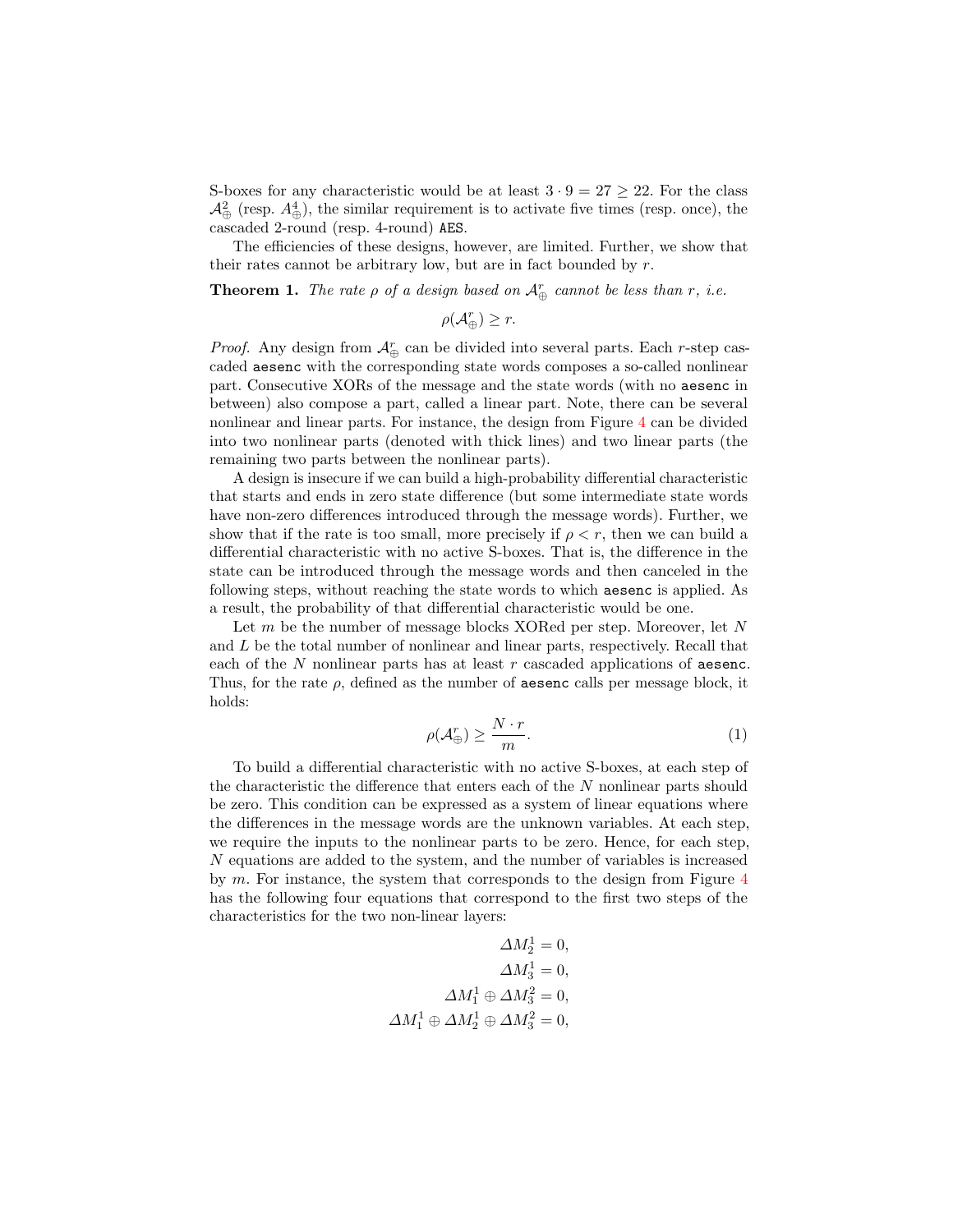where the unknown  $\Delta M_i^j$  is the difference in the message word  $M_i$  at step j of the characteristic.

The resulting system is homogeneous because we require the input differences to the nonlinear layers to be zero. When built for a differential characteristic on R steps, the system has  $m \cdot R$  variables. Furthermore, it has  $N \cdot R$  equations that correspond to the conditions that zero differences enter all nonlinear layers, and additional s equations (where s is the number of state words) that correspond to the conditions that all state words after step  $R$  have a zero difference. As the system is homogeneous, it has a non-zero solution as long as the number of variables exceeds the number of equations, i.e.  $m \cdot R > N \cdot R + s$ , or equivalently, as long as

<span id="page-11-1"></span>
$$
R(m-N) - s > 0. \tag{2}
$$

We show that if  $\rho < r$ , then [\(2\)](#page-11-1) holds. From [\(1\)](#page-10-0), it follows that  $r > \rho \geq \frac{N \cdot r}{m}$ , hence  $N < m$ . Let  $m - N = t > 0$ . As the number s of state words is fixed, and the number of steps  $R$  of the differential characteristic can increase, it follows that  $R(m-N) - s = R \cdot t - s > 0$ , when  $R > \frac{s}{t}$ . Therefore, when the rate  $\rho$  of the design is smaller than  $r$ , the homogeneous system has a non-zero solution which corresponds to a differential characteristic with no active S-boxes and, as a result, the design is insecure. Hence, the rate  $\rho$  of a secure design cannot be less than  $r$ .

Remark 1. The rate bound holds for any design based on r-round cascaded AES (and not only for the class with shifts to the right, that we analyze).

From the theorem, we can conclude that regardless of the actual construction, designs from  $\mathcal{A}^4_{\oplus}$ ,  $\mathcal{A}^3_{\oplus}$  and  $\mathcal{A}^2_{\oplus}$  cannot have rates lower than 4, 3, and 2, respectively, and thus cannot run faster than 0.250 c/B, 0.188 c/B, and 0.125 c/B, respectively.

Note, as the step functions of AEGIS-128L and Tiaoxin-346 run at 0.250  $c/B$  and 0.188  $c/B$  (have rates 4 and 3), in order to find more efficient designs, we have to either find rate-3 designs with smaller states (at most 12 words as Tiaoxin-346 has 13 words), or designs with lower rate. We have run a complete search of all designs from  $\mathcal{A}^3_{\oplus}$  with at most 12 state words and found that none of them is secure<sup>[13](#page-11-2)</sup>. Furthermore, we have run a partial search<sup>[14](#page-11-3)</sup> among designs from  $\mathcal{A}_{\bigoplus}^2$  and found constructions with rate 2.66, but not lower. Thus, to achieve more efficient designs, in the next section we examine the class  $\mathcal{A}_{\oplus}$ .

## <span id="page-11-0"></span>4 Designs in the Class  $\mathcal{A}_{\oplus}$

In this section, we focus on the more general class of designs  $\mathcal{A}_{\oplus}$ , where the AES round function is not necessarily iterated. From a cryptanalytic standpoint, it means this class encompasses designs where state differences can be introduced

<span id="page-11-2"></span> $13$  This gives a rise to the conjecture that the inequality from the theorem is strict.

<span id="page-11-3"></span> $14$  In this case, the search space cannot be exhausted as it is too large.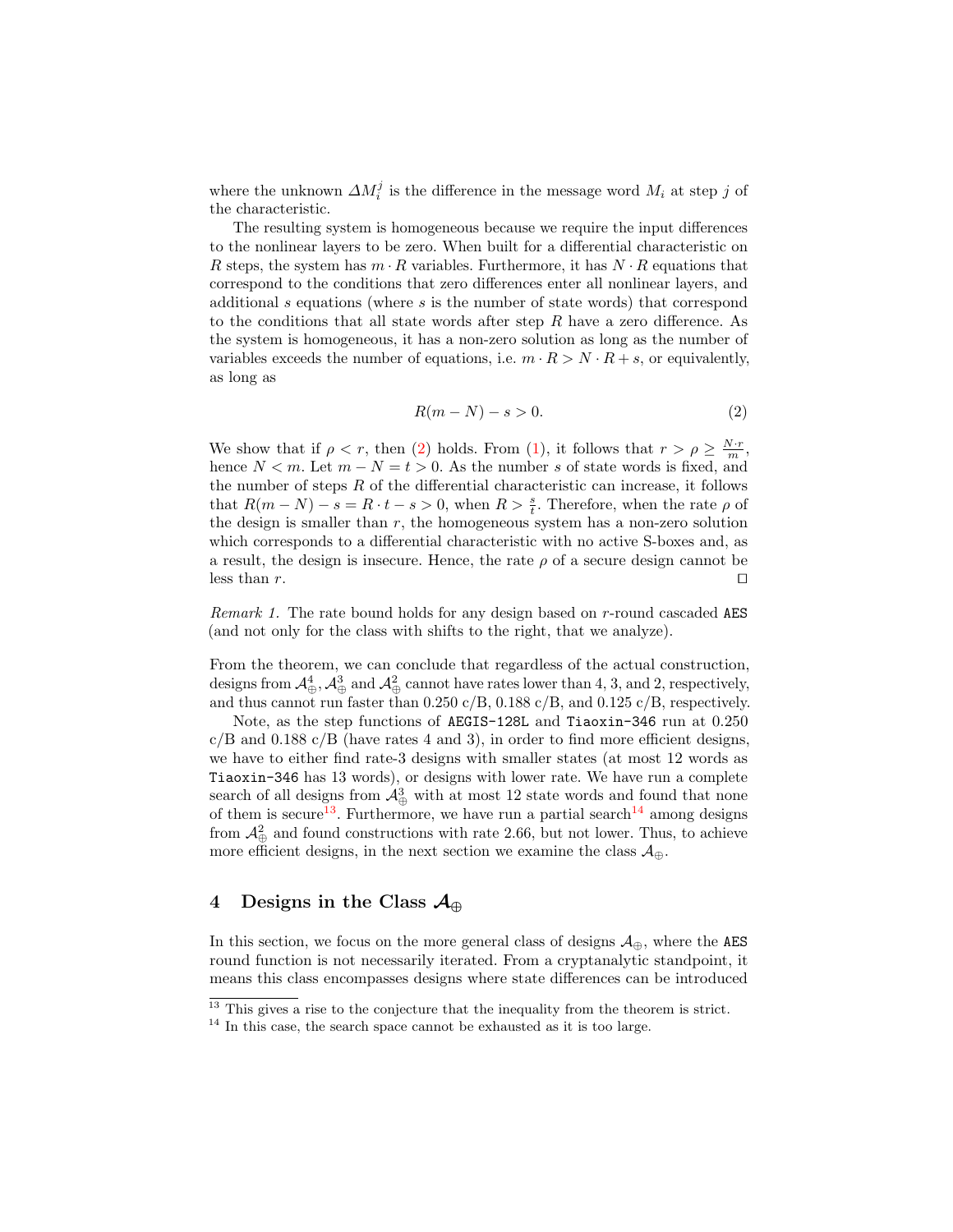between two consecutive AES round functions. The main consequence in comparison to the previous class  $\mathcal{A}_{\oplus}^r$  from Section [3](#page-9-0) is that we lose the simplicity of the analysis brought by the wide-trail strategy. One could compare the change of analysis as transition from the single-key framework of the AES to its related-key counterpart (where differences may be introduced between consecutive rounds).

However, in spite of the more complex analysis, we show there exists low-rate designs in this larger class that meet our security requirements. Namely, we show several designs that achieve rates 3, 2.5, and even rate 2.

The study of  $\mathcal{A}_{\oplus}$  is less straightforward than the previous case, thus we rely on mixed integer linear programming (MILP) to derive lower bounds on the number of active S-boxes the designs. In the next sections, we briefly recall the MILP technique applied to cryptanalysis (Section [4.1\)](#page-12-0) and we detail our results (Section [4.2\)](#page-14-0).

#### <span id="page-12-0"></span>4.1 MILP and Differential Characteristic Search

From a high-level perspective, a MILP problem aims at optimizing a linear objective function subject to linear equalities and/or linear inequalities. The technique we use in this paper is said to be mixed integer linear programming as it alleviates the all-integer constraint on the classical linear programming variables. More precisely, in our case some variables might not be integers, but all the integer variables are 0-1 variables. Therefore, we could dub this particular setup as 0-1 MILP.

The 0-1 MILP problems are usually NP-hard, but solutions can be found using different strategies, for instance, the cutting-plane method which iteratively refines a valid solution by performing cuts relying on the linear inequality constraints of the problem. For our purposes, we use one of the many solvers existing to date, namely the Gurobi solver [\[10\]](#page-19-7). Several published results rely on MILP optimization tools to solve cryptanalytic problems: searches for differential characteristics in various schemes are given in [\[18\]](#page-19-8), known lower bounds for the number of active S-boxes for the related-key setting of AES in [\[16\]](#page-19-9), analysis of reduced versions of the Trivium stream cipher in [\[4\]](#page-18-7), etc.

We aim at finding differential characteristics from the all-zero difference input state to the same all-zero output state after a variable number of steps. As mentioned before, our measure of security relies on the number of active S-boxes, which gives an upper bound on the success probability of a differential attack that may lead to state collisions. We transform the search of differential characteristics into MILP problems whose objective functions count (and minimize) the number of active S-boxes. In practice, since we use the AES round function, we only require the differential characteristics to have at least 22 active S-boxes to ensure security.

Let  $\mathcal{X} = \{x_i, i = 1, \ldots, m\}$  be the set of all the m variables and  $\mathcal{S} \subseteq \mathcal{X}$  be the subset of variables representing the S-boxes of the scheme. With these notations,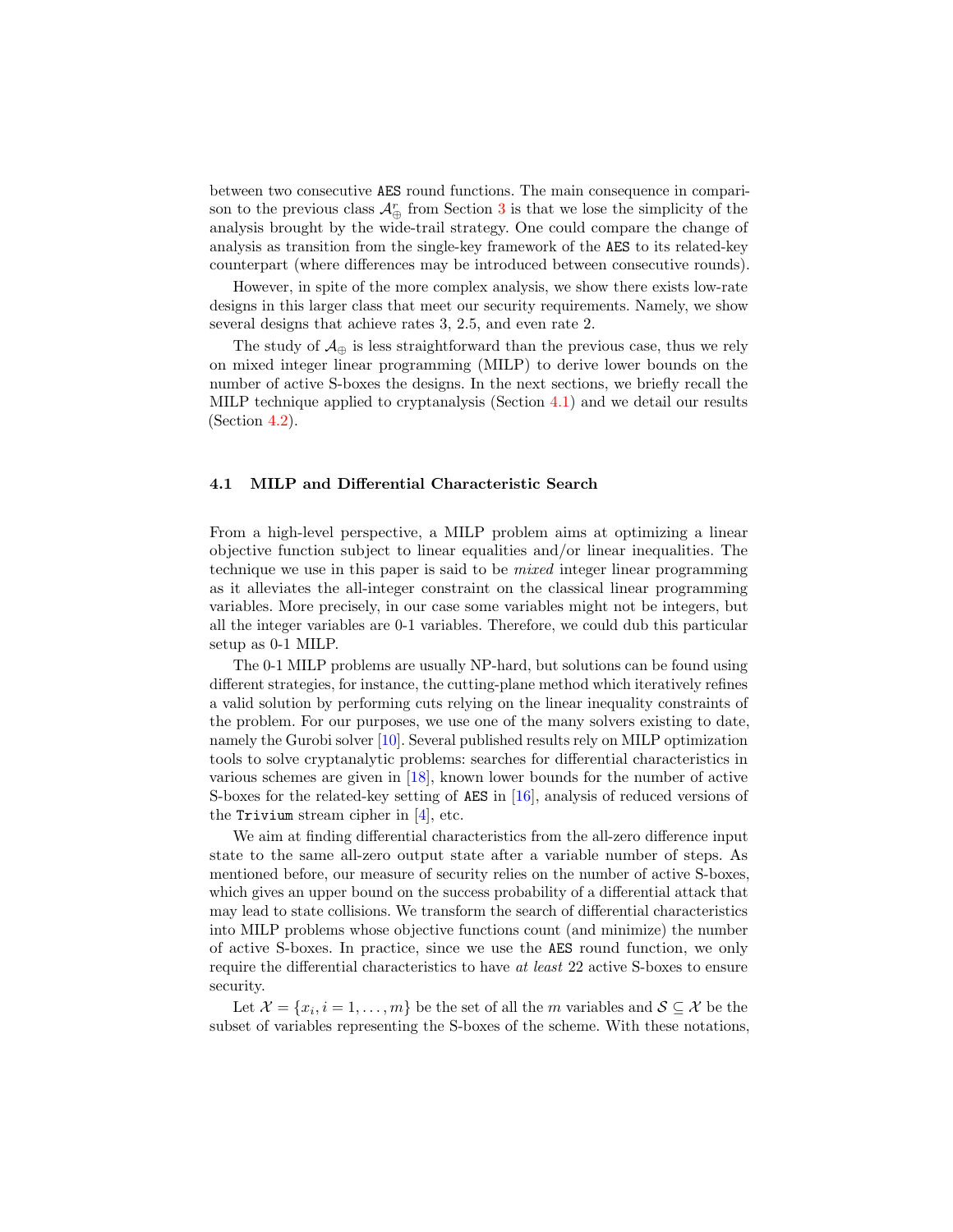a classical MILP problem that we study can be stated as follows:

Minimize: 
$$
\sum_{x \in S} x,
$$
subject to:  $Ax = b$ ,  $x_i$  all 0-1 variables.

Recall that, for each  $x \in \mathcal{S}$ ,  $x = 1$  if and if only if the S-box associated to x is active. The other variables in  $X \setminus S$  represent intermediate state differences.

For a given state size of s 128-bit words, to express the problem of finding a differential characteristic, we examine the effect of the four elementary transformations of the AES round function. We emphasize that the analysis is performed in terms of truncated differences ( $x \in \{0, 1\}$ ) since we are only concerned about active or inactive S-boxes: the actual differences are insignificant. Therefore, as soon as one S-box is active, the SubBytes operation maintains this property. Hence, SubBytes does not introduce any linear constraints in the MILP problem. The same holds for the ShiftRows operation, which only permutes the bytes of the internal state.

However, the MixColumns operation implements a linear code with maximal distance (MDS), and it does introduce linear constraints in the MILP problem. Namely, the new inequalities enforce the minimal distance into the problem description. Assuming that the MixColumns operation is applied to the variables (representing truncated differences)  $[x_i, x_{i+1}, x_{i+2}, x_{i+3}]$  to produce  $[x'_i, x'_{i+1}, x'_{i+2}, x'_{i+3}]$ , we introduce the nine following inequalities:

$$
x_1 + x_2 + x_3 + x_4 + x'_1 + x'_2 + x'_3 + x'_4 - 5t \ge 0,
$$
  

$$
t - v \ge 0, \quad v \in \{x_1, x_2, x_3, x_4, x'_1, x'_2, x'_3, x'_4\}.
$$

The usage of the extra temporary variable t ensures that the MDS bound is valid as soon as one of the x variables is nonzero (i.e. zero or at least five variables equal one).

Finally, the AddRoundKey operation XORs a 128-bit subkey into the state, which also introduces linear inequalities in the MILP problem description. Consider the XOR  $y = x_1 \oplus x_2$  of two variables  $x_1, x_2 \in \{0, 1\}$  representing two truncated differences. In the event that  $(x_1, x_2) = (0, 0), y$  naturally becomes 0, and y becomes 1 if  $(x_1, x_2) \in \{(0, 1), (1, 0)\}.$  However, the behavior is undetermined when  $(x_1, x_2) = (1, 1)$  as y can either be 0 or 1 depending on the *actual* values of the corresponding differences. Indeed, because we lose information by compressing the differences to truncated differences, we lose the information on the possible equality of differences. Consequently, we have to consider both cases:  $y \in \{0, 1\}$ . This partial behavior of XOR is captured by the four following inequalities:

$$
x_1 + x_2 + y - 2t \ge 0,
$$
  

$$
t - v \ge 0, \quad v \in \{x_1, x_2, y\},\
$$

which basically excludes the case where only one of the three variables equals one.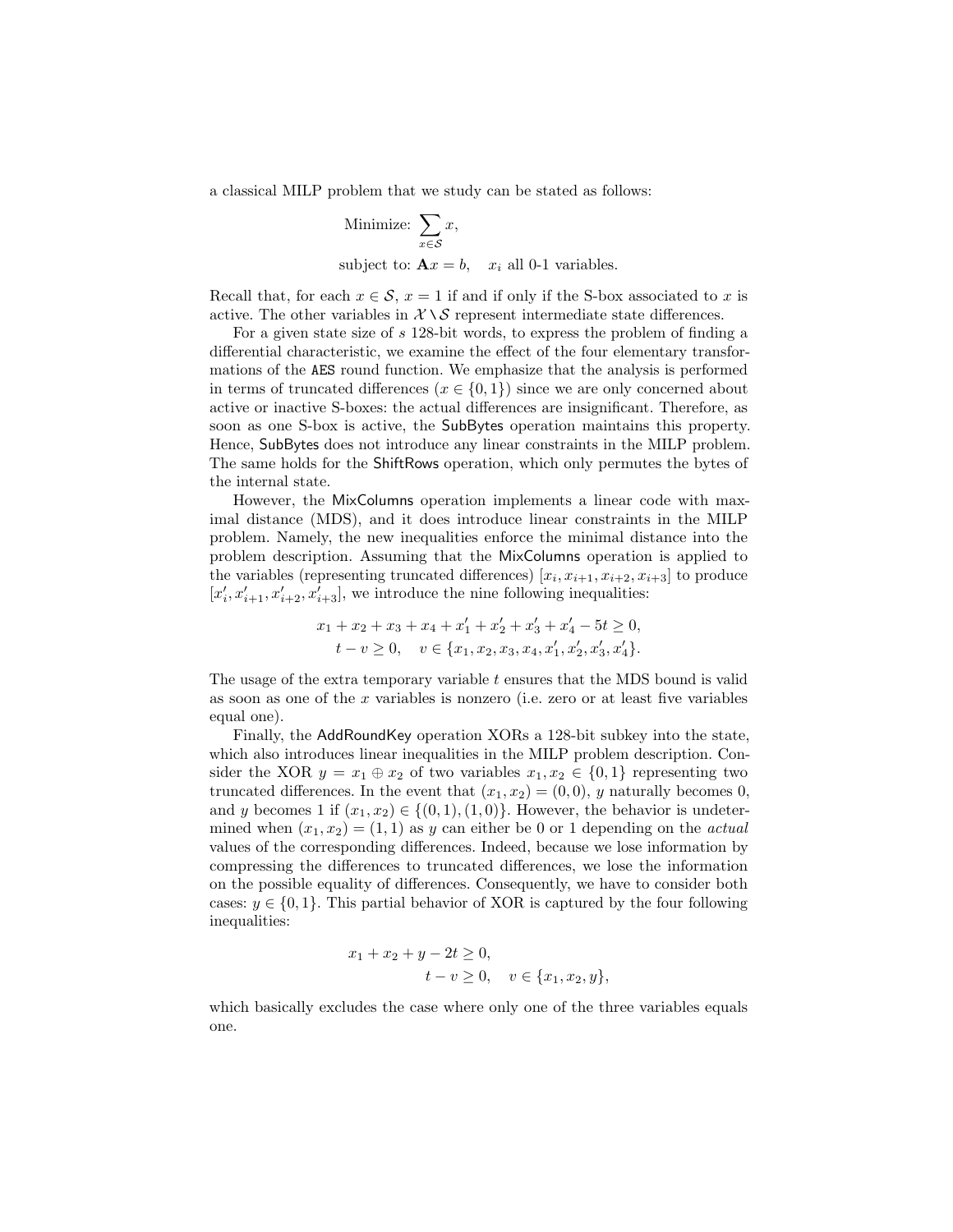In summary, for a single round of AES, we introduce  $4 \times 9 + 16 \times 4 = 100$ inequalities to express the round constraints. On top of that, we introduce  $16 \times 4 = 64$  additional inequalities for every extra XORs required to inject the message blocks. Finally, we also need to add  $2 \times s \times 16$  equality constraints to represent the required zero difference in the input state and in the output state to reach a state collision. To give concrete numbers, we point out that systems corresponding to our smaller designs would need around 10,000 binary variables and 20,000 to 30,000 linear constraints.

Limitations. Despite providing a simple and efficient way of finding differential characteristics, MILP only yields upper bounds on the actual probabilities of the differential characteristics as, theoretically, they can be impossible. We emphasize that this does not relate to impossible differential characteristic, but to the fact that partially undetermined behavior of the XOR operation (mentioned before) may result in inconsistent systems that produce truncated differential characteristics which are impossible to instantiate with actual differences. Fortunately, while a cryptanalyst should ensure the validity of the produced characteristics, we, as designers, only need to confirm that the upper bound on the probability of the best differential characteristic is sufficiently low.

### <span id="page-14-0"></span>4.2 Results of the Search

In this section, we conduct the search for efficient designs and describe the results produced by the MILP analysis. In the next Section [5,](#page-16-0) we give the actual implementations and benchmarks of the produced designs.

Rate 3. We start the search with rate-3 designs and try to minimize the number s of state words. For a given state size s, the general structure depicted in Figure [3](#page-8-0) contains at most  $12<sup>s</sup>$  different designs. As the smallest possible size is  $s = 3$ , we efficiently exhaust all the  $12<sup>3</sup>$  designs. In this reduced space, we have found that not a single design can reach 22 active S-boxes. Furthermore, for  $s = 4$ state words, there exists secure constructions, albeit incompletely saturating the aesenc port for all the current processors $15$ , thus we do not consider them.

<span id="page-14-2"></span>

Fig. 5: Rate-3 design with 6 words.

Fig. 6: Rate-3 design with 7 words.

<span id="page-14-1"></span> $15$  The design uses only 3 aesenc calls per round, whereas the smallest latency among all the processors is 4.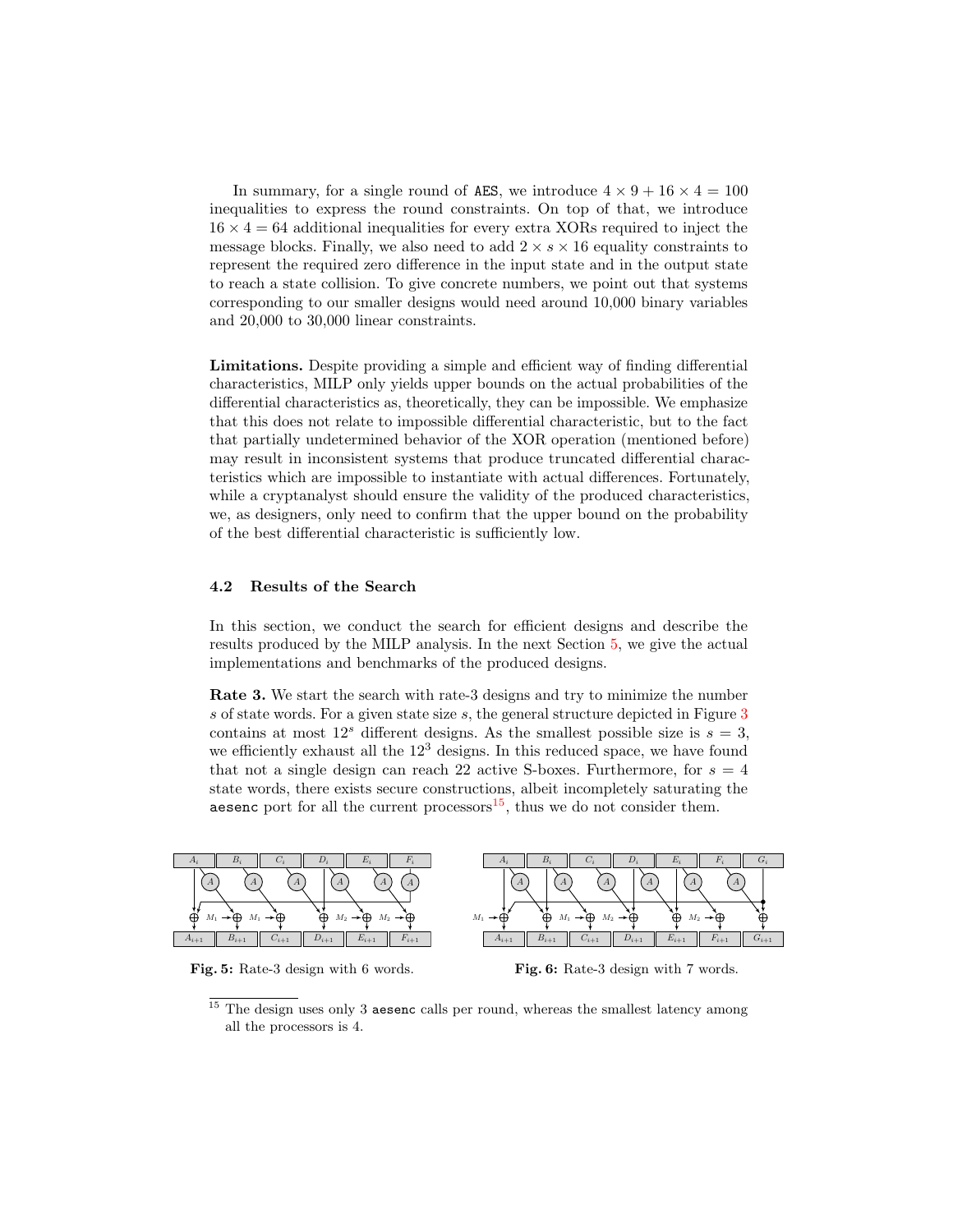Having this objective in mind for rate-3 designs, we then move to step functions having either six calls to A (this saturates the Skylake aesenc port as aesenc has latency of 4) and inject two message blocks in each step, or nine calls to A (to saturate \*bridge and \*well aesenc ports) and inject three blocks. We find three different designs with state sizes of 6, 7 and 8 words, respectively, that are best suitable for Skylake. These designs achieve different security margins with lower bounds of 22, 25 and 34 active S-boxes, respectively (refer to Figure [5,](#page-14-2) Figure [6](#page-14-2) and Figure [7\)](#page-15-0).

<span id="page-15-0"></span>

Fig. 7: Rate-3 design with 8 words.

For the case of nine calls to A (suitable as well for \*bridge and \*well architectures), we propose the design from Figure [8](#page-15-1) that reaches a minimum of 25 active S-boxes, has nine state words, and uses no additional XOR operations.

<span id="page-15-1"></span>

Fig. 8: Rate-3 design with 9 words.

Rate smaller than 3. To reach rates smaller than three, we first consider cases with two message blocks injected in every step. This restricts the number of A per round to five. We have performed a search within these restrictions and found constructions with seven and eight state words (see Figures [9,](#page-16-1) [10\)](#page-16-1). The two design achieves rate  $5/2 = 2.5$ , have at least 22 and 23 active S-boxes, and saturate the aesenc port on Skylake processor.

Finally, we consider designs with rate of 2. We have not found a construction that injects two message blocks per step, however, we have discovered one that processes three message blocks per step (see Figure [11\)](#page-16-2). It has 12 state words, uses 6 aesenc to process 3 message blocks, and has at least 25 active S-boxes in any differential characteristic. Note, this construction compares very favorably to Tiaoxin-346: it is more compact and more efficient at the same time, since Tiaoxin-346 reaches rate 3 with 13 state words.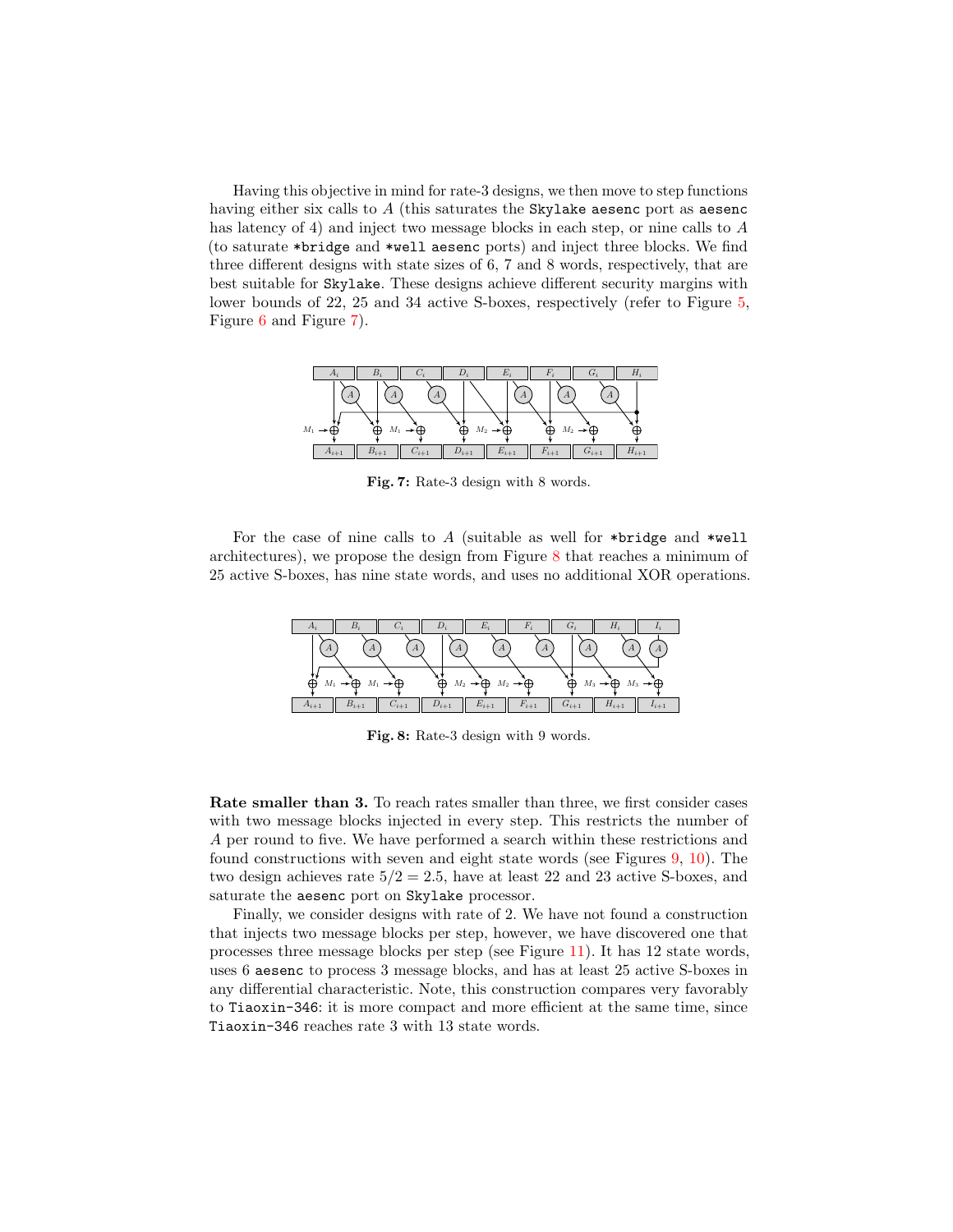<span id="page-16-1"></span>

Fig. 9: Rate 2.5 with 7 state words.

Fig. 10: Rate 2.5 with 8 state words.

<span id="page-16-2"></span>

Fig. 11: Rate-2 design with 12 state words.

## <span id="page-16-0"></span>5 Implementations Results

We benchmark the seven constructions on the latest Intel's processors. The aesenc on some of these processors have similar performances (see Table [1\)](#page-3-0), thus we benchmark on only three different platforms: Ivy Bridge (i5-3470) with Linux kernel 3.11.0-12 and gcc 4.8.1, Haswell (i5-4570) with Linux kernel 3.11.0-12 and gcc 4.8.1, and Skylake (i5-6200U) with Linux kernel 3.16.0-38 and gcc 4.8.4. We wrote the implementations in C and optimized them separately for each processor. The benchmarks were produced with disabled Turbo Boost and for  $64kB$  messages<sup>[16](#page-16-3)</sup>.

The produced benchmarks are given in Table [3.](#page-17-0) Recall that our expected speed (expressed in c/B) is defined as  $0.0625 \cdot \max(\rho, \frac{latency}{throughput})$ . When the measured speed matches the expected (at most 5% discrepancy), in the table we give the expected speed in bold text. On the other hand, when the measured speed is lower (resp. higher) than the expected, we give the actual speed with superscript  $-$  (resp.  $+)$ .

From the table, we can see that in most of the cases, our benchmarks follow the expected speed. For Ivy Bridge, the exceptions are the rate-3 design, which runs in 0.222 c/B instead of the expected 0.189 c/B (17\% slower), and the rate-2 design that runs at  $0.190 \text{ c/B}$  instead of  $0.167 \text{ c/B}$  ( $13\%$  slower). For Haswell, three designs run faster than expected, with gains of 15%, 24%, 22%, respectively. On Skylake, the measured speed matches the expected speed for all seven constructions.

Among the seven constructions, we would like to single out the last constructions that has rate of 2, i.e. it uses two AES rounds to process a 16-byte message. On all of the three tested processors, this construction is exceptionally efficient.

<span id="page-16-3"></span><sup>&</sup>lt;sup>16</sup> Only a slight degradation of speed is observed when the message length is a few kilobytes.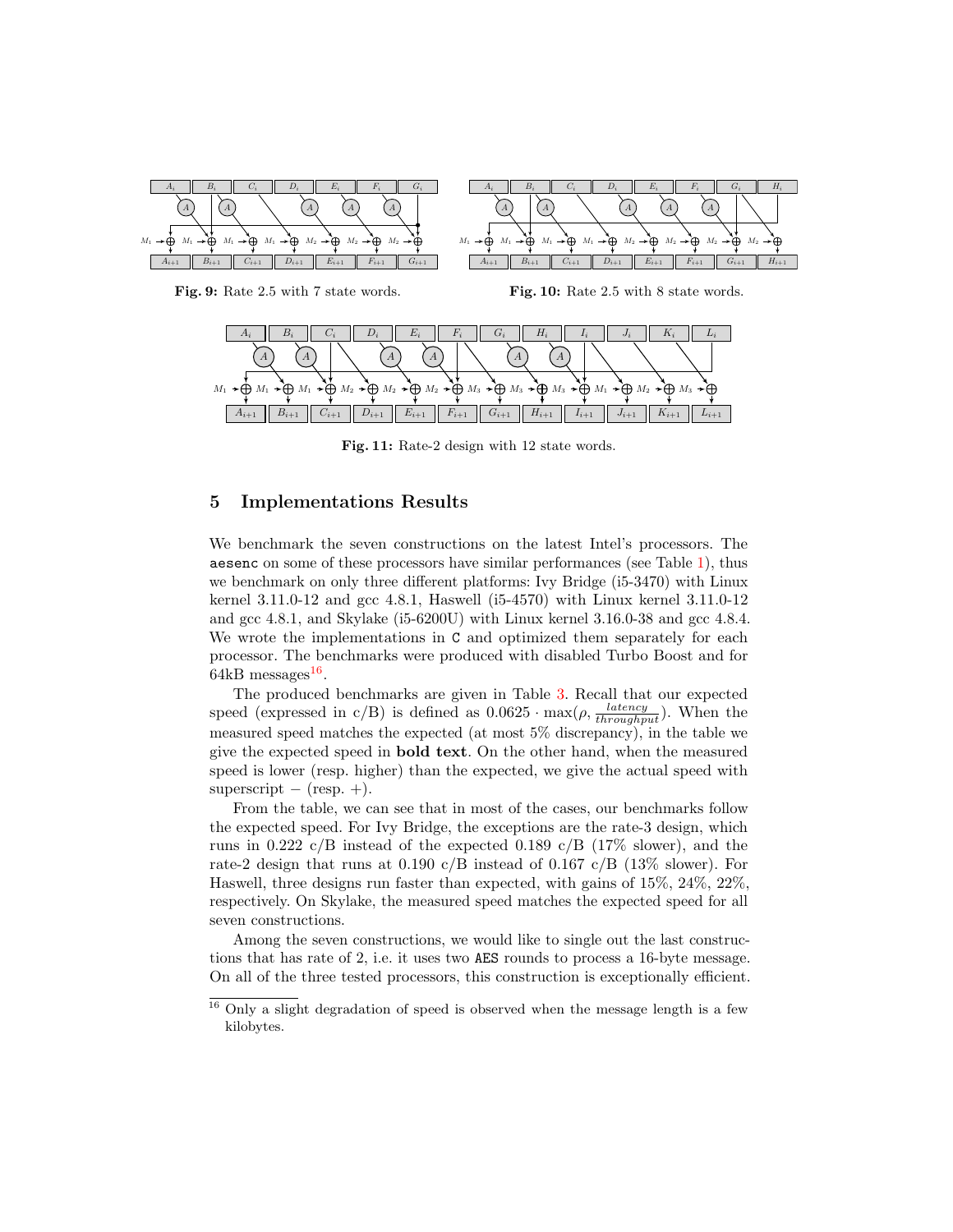<span id="page-17-0"></span>Table 3: Benchmarks (in  $c/B$ ) of designs based on the AES round function. s: number of 128-bit state words, a: number of AES rounds in a single step, m: number of 128-bit message blocks processed per step, x number of additional XORs per step,  $\rho$ : rate of design  $(a/m)$ , LB: lower bound on the number of active S-Boxes. Highlighted numbers means that the aesenc port is saturated for the given processor. Numbers in parentheses are projections, no actual measurements have been performed. Numbers in bold denotes that practical and theoretical speed match (less than 5% difference), while numbers with + (resp. −) denote that the practical speed is higher (resp. lower) than the theoretical.

| S              | a              | m              | $\mathbf x$    | $\rho$          | $\mathbf{LB}$ |             | Speed in $c/B$ | Reference |                    |
|----------------|----------------|----------------|----------------|-----------------|---------------|-------------|----------------|-----------|--------------------|
|                |                |                |                |                 |               | *bridge     | *well          | Skylake   |                    |
| 5              | $\overline{5}$ | 1              | $\mathbf{1}$   | 5               | 25            | (0.500)     | (0.436)        | (0.313)   | AEGIS-128 [19]     |
| 6              | 6              | 1              | $\mathbf{1}$   | $6\phantom{.}6$ | 25            | (0.500)     | (0.436)        | (0.375)   | AEGIS-256 [19]     |
| 8              | 8              | $\overline{2}$ | $\overline{2}$ | 4               | 25            | (0.250)     | (0.250)        | (0.250)   | AEGIS-128L [19]    |
| 13             | 6              | $\overline{2}$ | $\overline{4}$ | 3               | 30            | (0.250)     | (0.219)        | (0.188)   | Tiaoxin-346 $ 17 $ |
| 6              | 6              | $\overline{2}$ | $\overline{0}$ | 3               | 22            | 0.250       | 0.219          | 0.188     | Figure 5           |
| $\overline{7}$ | 6              | $\overline{2}$ | 3              | 3               | 25            | 0.250       | 0.219          | 0.188     | Figure 6           |
| 8              | 6              | $\overline{2}$ | $\overline{4}$ | 3               | 34            | 0.250       | 0.219          | 0.188     | Figure 7           |
| 9              | 9              | 3              | $\overline{0}$ | 3               | 25            | $0.222^{-}$ | 0.188          | 0.188     | Figure 8           |
| $\overline{7}$ | 5              | $\overline{2}$ | $\overline{4}$ | 2.5             | 22            | 0.250       | $0.189^{+}$    | 0.156     | Figure 9           |
| 8              | $\overline{5}$ | $\overline{2}$ | 5              | 2.5             | 23            | 0.250       | $0.177^{+}$    | 0.156     | Figure 10          |
| 12             | 6              | 3              | 9              | $\overline{2}$  | 28            | $0.190^{-}$ | $0.136^{+}$    | 0.125     | Figure 11          |

In addition, on Skylake, we were able to match the actual theoretical speed (our measured speed was  $0.126 \text{ c}/\text{B}$  against the theoretical  $0.125 \text{ c}/\text{B}$ ). Hence, designs based on this construction may run five times faster than AES-128.

We note that on platforms without AES-NI support our design cannot reach the target speed. However, by no means they are slow as they use only 2-3 AES rounds to process 16-byte message block. Hence, the expected speed on these platforms is still much higher than the speed of AES, e.g. we expect that our constructions will run around 3-5 times faster than AES-128 in counter mode.

In addition, the state sizes of the constructions are large hence they are not suitable for lightweight applications. However, we note that all seven constructions have sizes which are smaller than the state of SHA-3 which has 25 64-bit state words (equivalent to 12.5 128-bit blocks).

## 6 Conclusion

We have presented new building blocks for secret-key primitives based on the AES round function. By targeting the most recent Intel processors from the past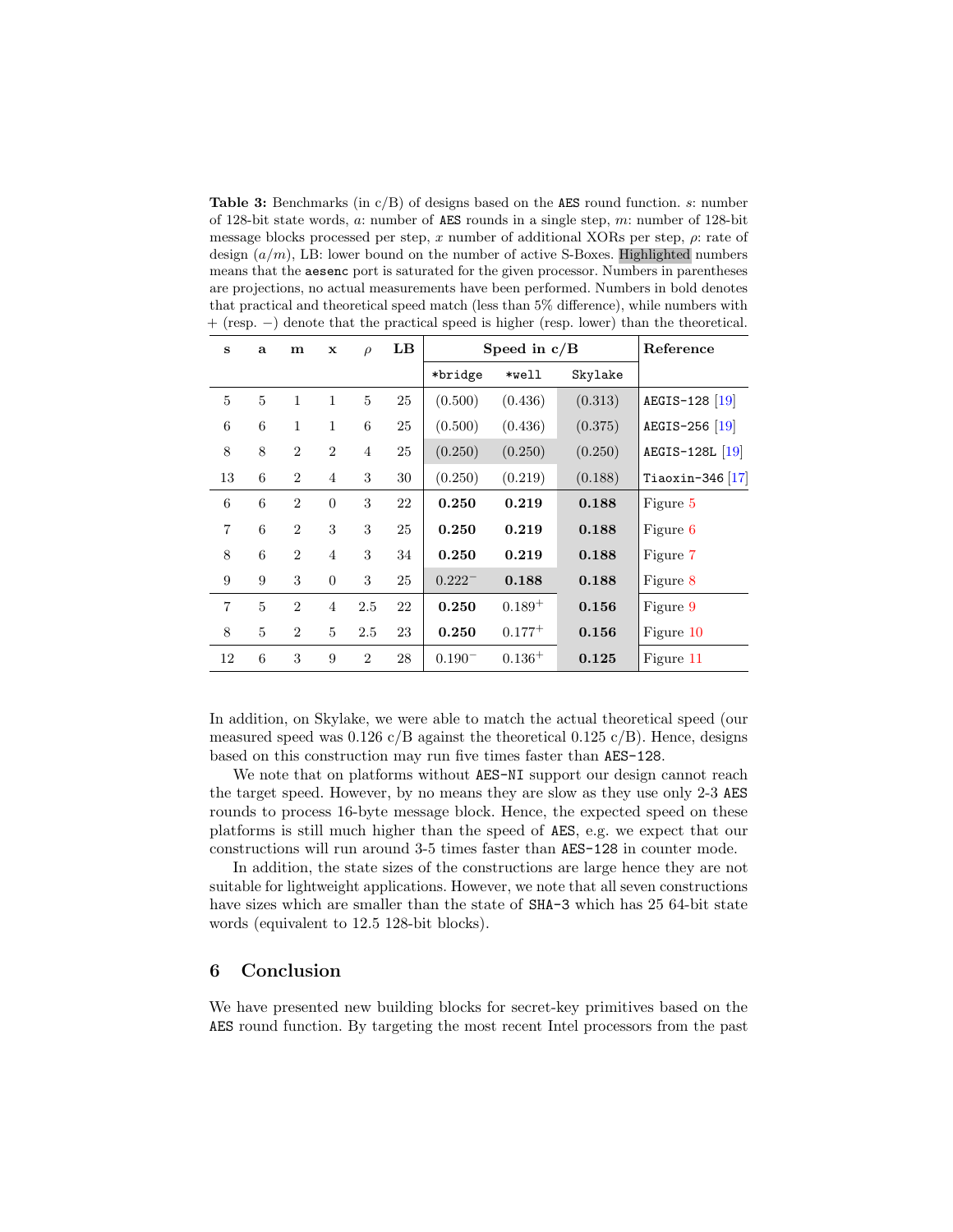four years, we have relied on the dedicated instruction set AES-NI to construct highly efficient designs. The designs are finely tuned for these processors to take advantage of the available parallelism and to reach optimal speed. They are based on the second, more efficient design strategy which requires a more complex security proof (reduction to MILP), but allows higher efficiency.

We have provided seven different building blocks that follow our design strategies and that reach high speed on the latest processors. On Ivy Bridge they run at  $0.190 - 0.250$  c/B, on Haswell at  $0.136 - 0.219$  c/B, while on Skylake at 0.125-0.188 c/B. We emphasize that our fastest construction uses only two AES rounds to process 16-byte message and on Skylake runs at only 0.125 c/B. To the best of our knowledge, this construction is much faster than any known cryptographic primitive.

Follow-up works to introduce better designs may start from two related directions: either by trying to reduce the state size, or by increasing the number of processed message in each step of the designs. The former might be useful to improve so designs that requires too many registers and slow down the whole process. The latter would automatically reduce the rate of the design and directly affect the measured speed. This direction is however difficult to tackle as the adversary has a lot more freedom to construct high-probability characteristics.

### References

- <span id="page-18-3"></span>1. A. Biryukov. The Design of a Stream Cipher LEX. In E. Biham and A. M. Youssef, editors, Selected Areas in Cryptography, 13th International Workshop, SAC 2006, volume 4356 of Lecture Notes in Computer Science, pages 67–75. Springer, 2006.
- <span id="page-18-6"></span>2. A. Bogdanov, M. M. Lauridsen, and E. Tischhauser. Comb to pipeline: Fast software encryption revisited. In G. Leander, editor, Fast Software Encryption - 22nd International Workshop, FSE 2015, Istanbul, Turkey, March 8-11, 2015, Revised Selected Papers, volume 9054 of Lecture Notes in Computer Science, pages 150–171. Springer, 2015.
- <span id="page-18-4"></span>3. A. Bogdanov, F. Mendel, F. Regazzoni, V. Rijmen, and E. Tischhauser. ALE: AES-Based Lightweight Authenticated Encryption. In S. Moriai, editor, Fast Software Encryption - 20th International Workshop, FSE 2013, volume 8424 of Lecture Notes in Computer Science, pages 447–466. Springer, 2013.
- <span id="page-18-7"></span>4. J. Borghoff, L. R. Knudsen, and M. Stolpe. Bivium as a Mixed-Integer Linear Programming Problem. In M. G. Parker, editor, Cryptography and Coding, 12th IMA International Conference, Cryptography and Coding 2009, volume 5921 of Lecture Notes in Computer Science, pages 133–152. Springer, 2009.
- <span id="page-18-5"></span>5. CAESAR. Competition for Authenticated Encryption: Security, Applicability, and Robustness. <http://competitions.cr.yp.to/caesar.html>.
- <span id="page-18-0"></span>6. J. Daemen and V. Rijmen. The Design of Rijndael: AES - The Advanced Encryption Standard. Springer, 2002.
- <span id="page-18-2"></span>7. J. Daemen and V. Rijmen. A New MAC Construction ALRED and a Specific Instance ALPHA-MAC. In H. Gilbert and H. Handschuh, editors, Fast Software Encryption: 12th International Workshop, FSE 2005, volume 3557 of Lecture Notes in Computer Science, pages 1–17. Springer, 2005.
- <span id="page-18-1"></span>8. J. Daemen and V. Rijmen. The MAC function Pelican 2.0. Cryptology ePrint Archive, Report 2005/088, 2005.